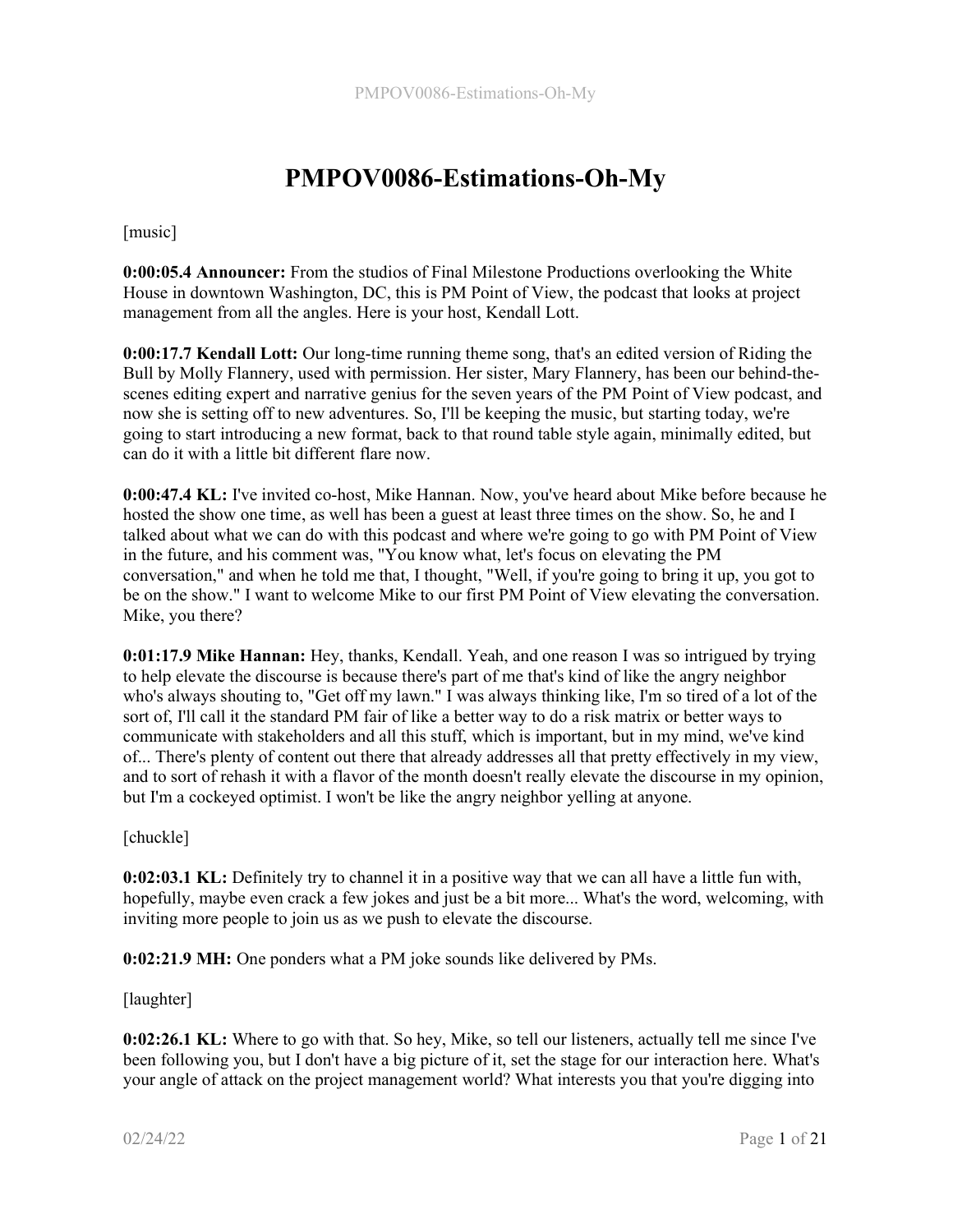just generally, where you been professionally with it?

0:02:46.4 MH: Well, I'll take it back using my promise to be positive, I'll take back to my very first amazingly positive PM experience when I started my career at NASA, and we saw the Space Station actually fly. And I thought there was so much angst. There was so much...

0:03:07.1 MH: It was not a simple thing, we were over budget, we had a lot of issues, certainly a lot of strife internally and some conflict, and re-writing contracts with our contracted partners and all of this sort of stuff, and so at times it felt like sort of... Like this project management stuff is just a big bureaucratic you know, mountain of work, but when you actually see the baby get born or the intended result come into being, it was like, ah ha, we haven't focused enough on the value side of the equation, because this is the thing that really inspires people.

0:03:47.0 MH: This is what we actually went through all that trouble with to begin with, and of course, it could have been easier and more trouble-free, less conflict, and all sorts of other things, which probably would have helped accelerate the progress and maybe deliver an even more amazing result, but the point is, everything I had learned in program and project management focused on the cost side of the equation.

0:04:09.2 KL: Yep.

0:04:10.3 MH: And very little on the value side, and I think it's predominantly because often it's hard to measure, so we tend to manage the things we can measure. In my mind, "Well, what if we could measure it better," and in fact, what if we could find ways to get more of what we want, more frequently, more of it, more reliably, and then elevate the discourse that way.

0:04:35.2 KL: So, tell me about the techniques that you'd like to bring to this, that you've got a background in, what are we going to be hearing from from you?

0:04:43.9 MH: I think the biggest value delivery amplifier out there is speed or I'll call it, a lot of times people hear speed and they actually think rushing and getting sloppy and turning something in half done just because the deadline showed up or something like that, right, or ridiculous overtime or stress, or all the downside of speed that they've seen with speed, and so maybe a better way is to just say, improve the flow of value delivery, improve the value delivery cadence, because there's no upper limit there, like we've seen with Olympic athletes, records keep getting broken, nobody knows how fast the human being can actually go, maybe we won't ever be faster than a cheetah, but we keep getting faster, and I'm not so sure about the cheetah. [chuckle]

0:05:31.3 KL: Yeah.

[chuckle]

0:05:31.8 MH: So, right.

0:05:32.5 KL: We presumably can keep improving here, so we are focused on that value thing. That came up a lot in the years of podcasting we've done, and certainly in a lot of the ones that you've been on, which is these projects are investments and they're about value. We'll probably do a whole session on one of the value, on this whole concept of value, get Devo back in here, Steve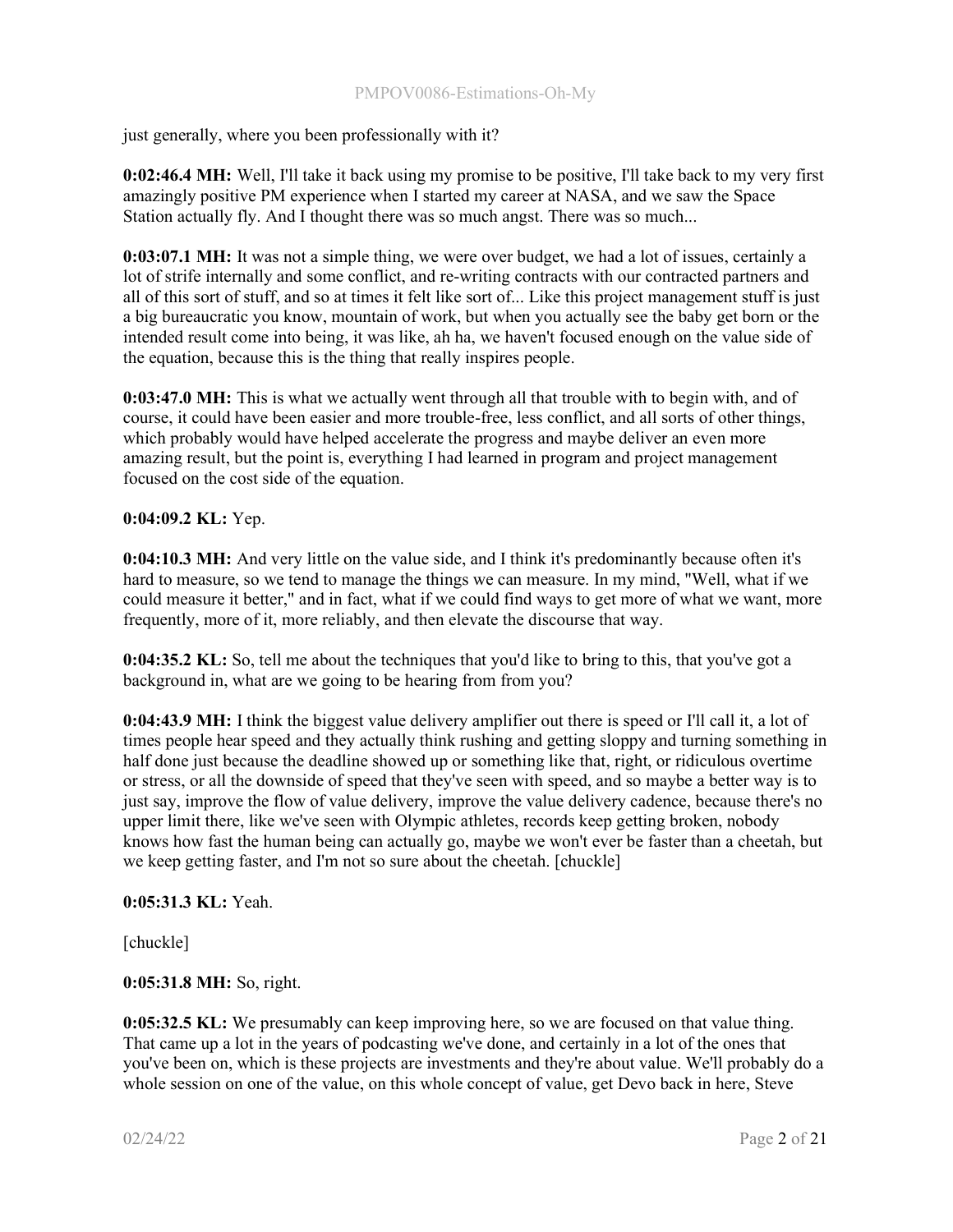Devo, get him talking about some of that too. I know he gets excited.

0:05:53.7 KL: So, Mike and I, listeners, what we're going to be covering is a topic or two each month, and we'll try and get a guest on here, so those of you listening, I'll hit you again with it, queue up some guests for me, we'll get some people on the show to listen in and engage with us to help us answer some questions and tackle some of these key next steps in project management, elevating the discussion, as we said. So, we'll look for questions that you can send in to us, and we'll talk about that at the end again. Now, today, Mike, thank you very much. We have a guest that is a close friend of Mike's, and his name is Hilbert Robinson. Are you out there, Hilbert, you still on there?

## 0:06:31.6 Hilbert Robinson: Yes, I'm here.

0:06:33.5 KL: Alright, sir, tell us about yourself. What's your area of expertise? What's your lens on this whole project management world?

0:06:41.2 HR: So, my background is in industrial engineering, and I had a good fortune to practice that early in my career at one Boeing Company on the shop floor, and talk about amazing things being done. Coming from Jamaica, I would not have predicted that I would be working for a place where I get to see the 747, Queen of the Skies, be assembled by some amazing mechanics and engineers, and so I was just kind of in awe of that whole thing and trying to understand how does that come about, right, and so I got to practice industrial engineering and a very cool product. And as part of some of the activities I did there, I was invited into the engineering world as the 757 was going to be updated, so I got to be part of a really amazing experience bringing a new airplane into being from, well, I won't say nothing because an airplane actually existed, but now we were going to do another version of it and I started out with the team at the point where the sales team was pointing out that, you know, there is a Guinness Book of World Record that states what the longest commercial flight is and we think we want to extend that and get them to update their records, and so this is the charge they gave to engineering. Is more of a business case to it than that, but you can imagine that part of it was just way cool for me. That's the only part I remember.

0:08:21.8 KL: Talk about focusing on and and that's the only part you remember. [laughter] But I want to add...

0:08:27.7 HR: And then... Go ahead.

0:08:31.0 MH: When I hear Hilbert tell the story, I always imagine the new guy, fresh out of college, from a little island in the Caribbean telling all these world class engineers and aircraft mechanics, "Hey, I think I might have an idea on how to help you improve what you do." And just imagining [chuckle] how he managed [laughter] to get them to actually listen.

[laughter]

0:08:56.2 HR: The story is a little longer than that, but essentially that's... You got it right. It didn't go over so well. [laughter]

0:09:04.3 KL: Oh my God. So, you guys got to... And I don't know what other project managers got to do, but you both got to enter, I'm hearing, NASA to go to space and the other one is to have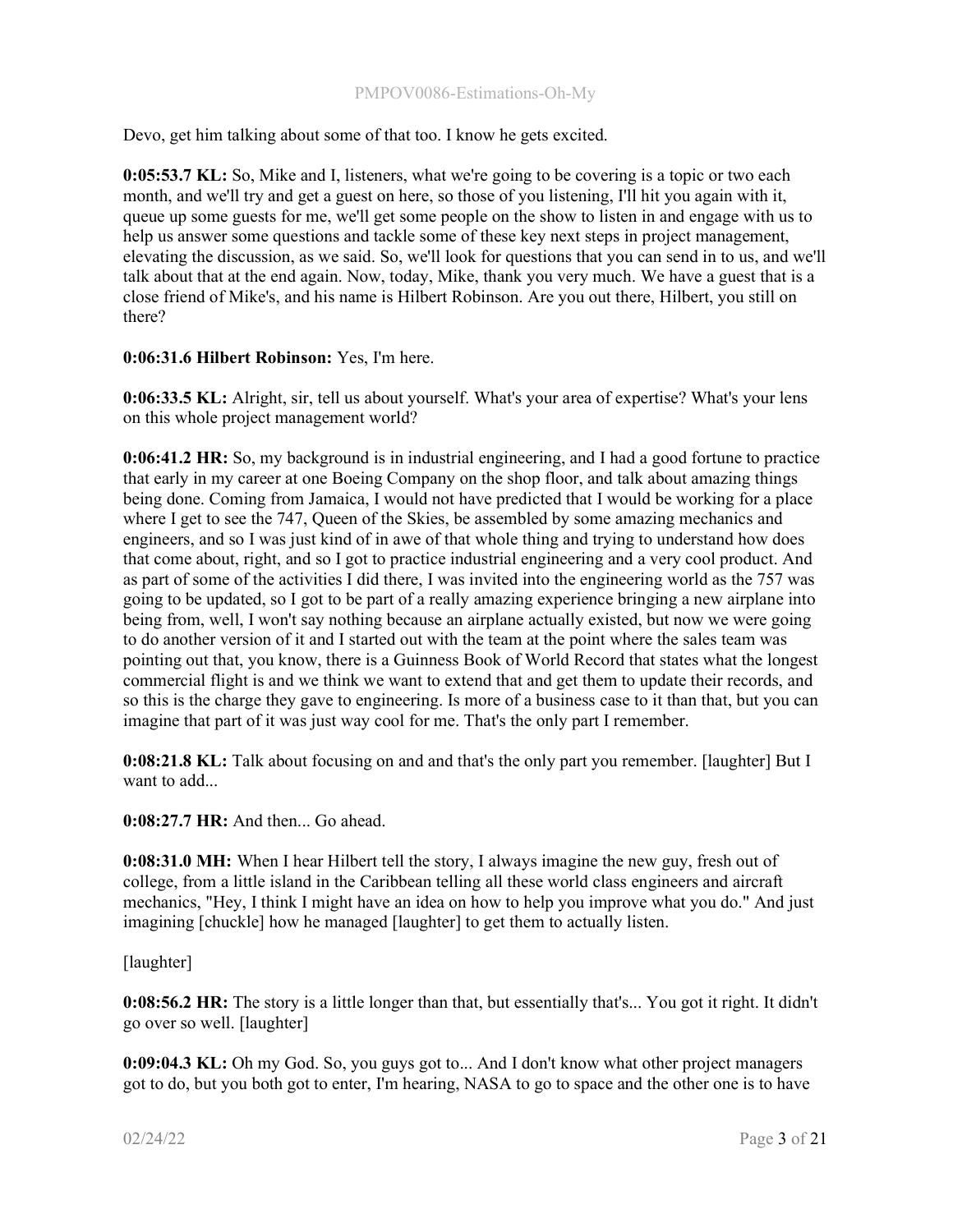the longest flight ever recorded basically, or longest commercial flights, right? Regular commercial flights.

## 0:09:18.6 HR: Right.

0:09:19.0 KL: So, you had some...

## 0:09:19.6 HR: Right.

0:09:20.5 KL: High level stuff you guys got to do. I don't know if that's true for all of our other project managers when they got started. I got to go in on a business process re-engineering project that was to cause administrative processes in the Prime Minister's office to be fixed. So Prime Minister's office sounded cool. Administrative processes? A little less cool, not quite going to the moon. [laughter] But later we got to talk about bringing education into a virtual space for people that were in very rural areas out in Southeast Asia, so that was pretty cool. And then of course, the Cloud happened. So back to flow and delivery, if you don't deliver fast enough, the entire environment changes and you don't need all that hardware cause there's a thing called the cloud.

## [laughter]

0:10:10.0 KL: Best laid plans advice in men. So, speaking of plans, I want to talk about today's topic. Today's topic is around estimates/no estimates, actually based on the fact that I saw somewhere there was a hashtag, hashtag no estimates that people were sharing. And this comes from another environment that I get to work with, which is the Digital Project Management Forum, and they're a group of people that I've had on this podcast a few times. And one of the things that they have is a forum for asking and answering questions and they were talking about the development for project managers and the core of the question was, without having estimates from a development team, how does a PM manage budget, velocity, schedules and risk? And then there's a whole bunch of problems that come out of that, so I wanted to talk about estimates. Should we even bother? I mean, it's part of our problem that we actually bother to try and estimate, and then we're surprised we missed it?

0:11:03.9 MH: So, I think the short answer to that is no, but I understand. I understand where the sentiment comes from and there's a whole bunch of little yeses that have to be acknowledged before we just kind of dismiss it as a no. And in fact, if I'll just throw out a couple, top of my head, when you are managing... trying to manage a project or any kind of effort or initiative inside an organization characterized mostly by shifting priorities, maybe even chaos, lack of a stable team, right, when there's people coming and going, the notion that we might actually deliver... generate an estimate that's reliable is laughable.

0:11:51.6 MH: And so, my thinking is, back to the origins of the AJA movement with the AJA manifesto, it was basically saying, "Look, you're never going to get anything valuable if you don't let your team do good work." So, it was more about protecting the team. And if you're always nagging the team to give you estimates that are essentially a fairytale because the environment itself is so unpredictable that it's unfair to ask anyone inside it to try and pretend that it is, then it's like, okay, that protects the team and also frees up their time. It probably de-stresses them because an estimate is never really an estimate, it's usually a commitment, right? Somebody says, "Hey, how long do you think you'll need to get X, Y, or Z done? Just give me an estimate." What the person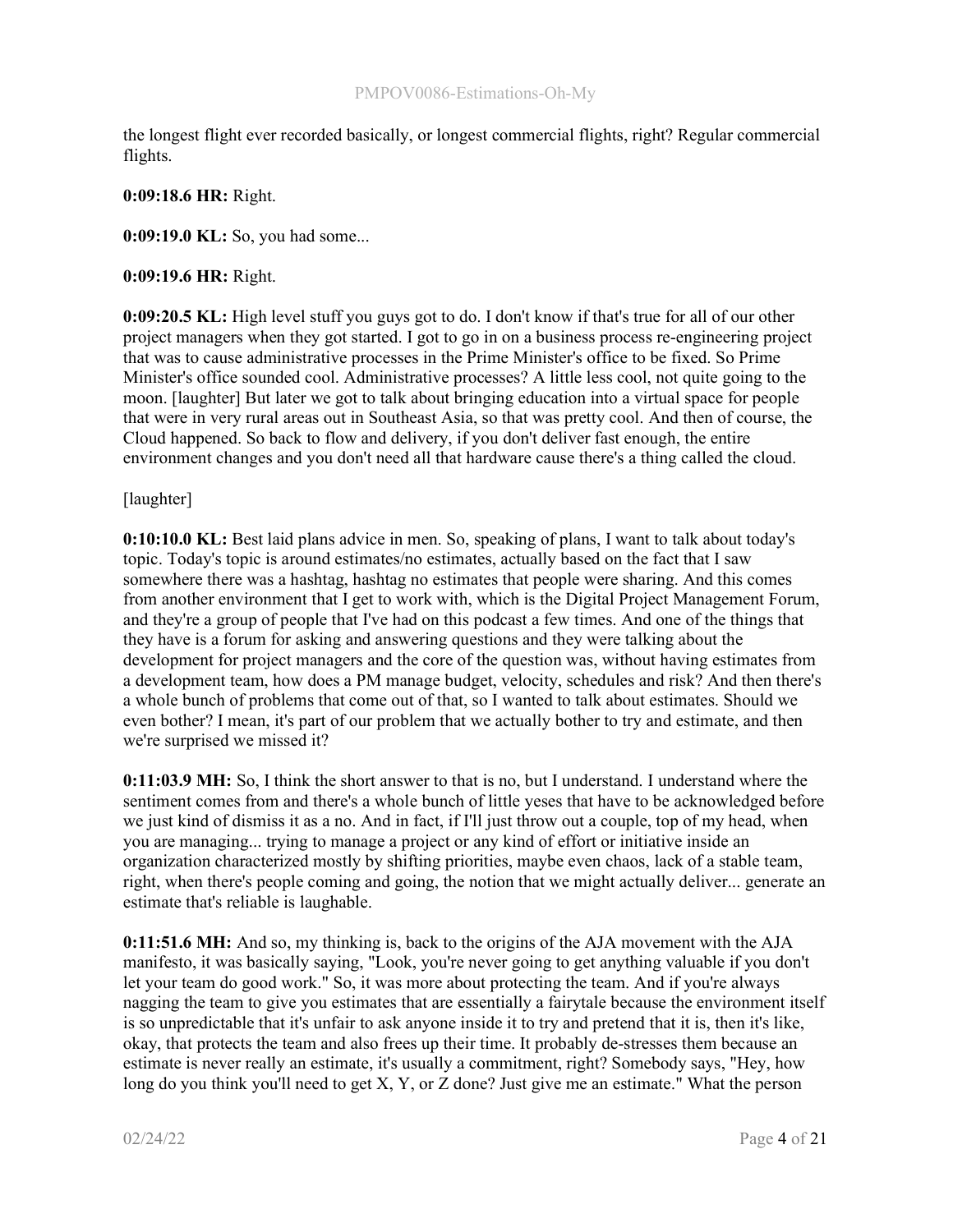here is invariable is "Whatever I say, they're going to hold me to". And now there's that level of stress and now the gaming starts where it's like, "Well, it might only take me two days, but I don't dare offer that up because everything is so unpredictable around here. I might not even get the time to focus on it until day three." So...

0:13:04.1 KL: I mean, hey Mike, is it worth to even clarifying that at the beginning then when you're asked from a boss about that is, "Are you really asking me for an estimate for analysis or are you asking me for my commitment?" I mean, it's a legitimate question to ask people from...

0:13:16.3 MH: Absolutely.

0:13:17.0 KL: Perhaps, but is that one of the first things we could do is clarify that right out of the gate?

0:13:20.9 MH: Yeah, but the problem is that the boss might say, "Oh yeah, just an estimate" and they might genuinely mean it.

[chuckle]

0:13:27.5 MH: Somehow it gets written down somewhere in a plan, and then if it's missed, then people get quote held accountable.

0:13:36.1 KL: Yeah. That's for a fact.

[chuckle]

0:13:36.4 MH: And then it's like, well, I gave a bunch of estimates, but that wasn't designed to hold anyone accountable, and then we see where the trust issue start, right?

0:13:43.8 KL: Yeah.

0:13:47.1 MH: So in my mind, it's attacking a symptom, if we do away with estimates we're attacking a symptom and sometimes that's all we can do perhaps, and certainly, I think we've done a lot of bad in sucking away the capacity of teams from doing real work into doing estimating work, probably too much when I think... Probably the best example of this that pops to mind is David J. Anderson, who's a pioneer, trying to bring lean and combine principles and theory constraints into software development projects. He found he had a pretty dramatic gain in value delivery, right? He dramatically boosted the value delivery cadence for his team of software developers at Microsoft in the early outs, and... But when he presented the details at a conference, it seemed like the biggest gain in throughput came from freeing the team from spending time generating estimates.

[laughter]

0:14:50.5 KL: Wait talking about... talking wasn't helpful to the project.

[laughter]

0:14:55.5 MH: And so, it was interesting because he... Absolutely, there's a whole lot of really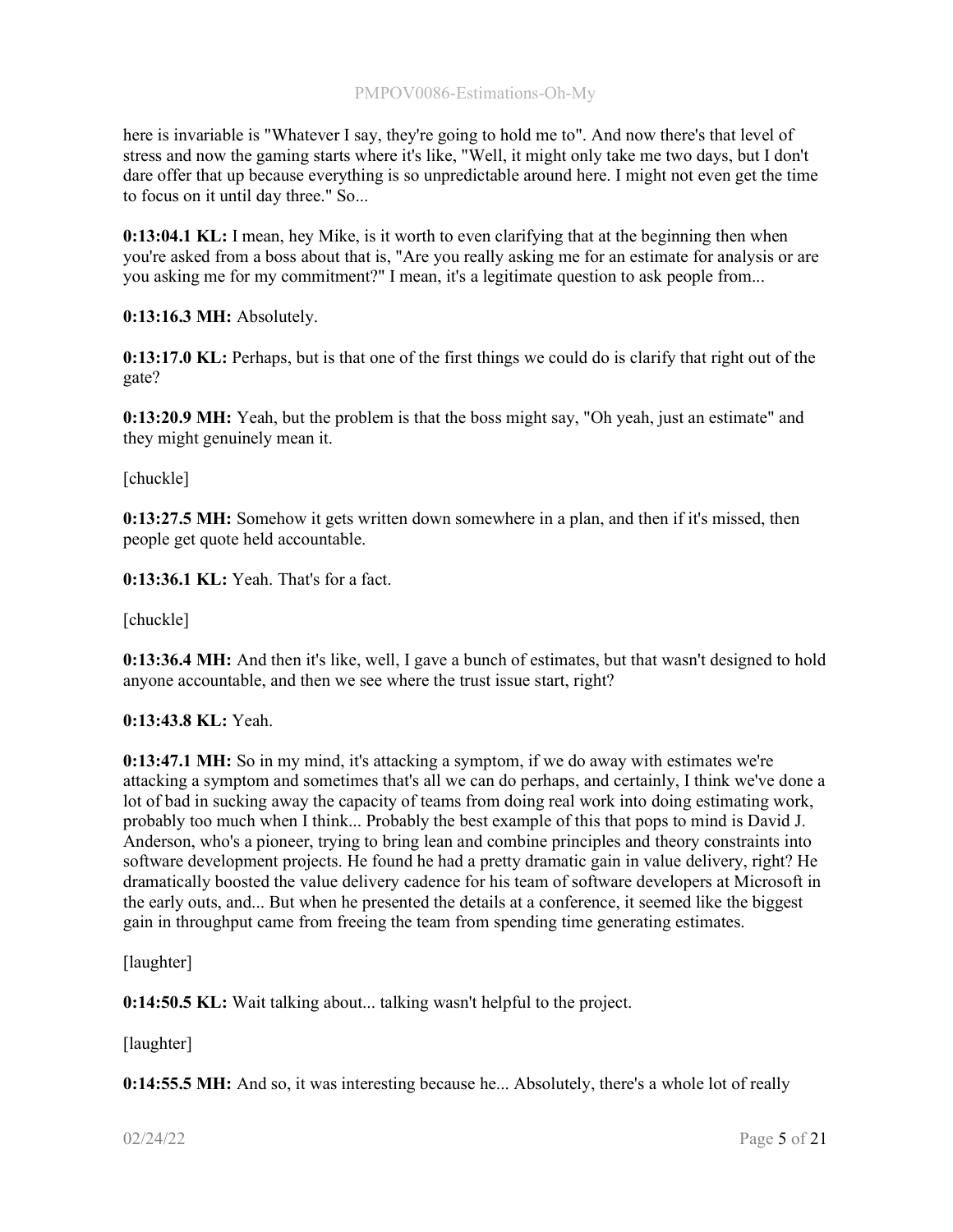good flow principles and innovations that he introduced... That are still with us today. Anyone that's ever used a task board or flow board or kanban board in any kind of... Certainly in any kind of software development environment can thank David J Anderson for initiating that. But the point here is, were the estimates worth going back to? And that, of course depends. Do I just want people executing knowing that they might go fast or slower depending on people having good days or bad days, and all that? Or is their business value or mission value if you're the public sector from meeting a certain date? Of course, the answer depends, but I think oftentimes, if I have a Black Friday marketing campaign and I miss Black Friday, that's a problem.

# 0:15:52.5 KL: Right.

0:15:53.6 MH: Certainly, at NASA, if we missed a certain launch window... we might not have a chance to rendezvous that asteroid for another 30 years.

0:16:09.0 KL: Now you're talking about estimates versus the reality of the delivery on that... Let me bring Hilbert in on this. Hey Hilbert, I hear you over there, popping on and off of the audio, you've had a whole bunch of different clients running around, first question was out the door. Might give a short answer, no, don't get rid of estimates, should we even bother with them, cause he said there were commitments, but we're going to need them and it's going to drag value what's your take on estimates, and estimating.

0:16:28.9 HR: Absolutely, I think we should... We should use estimates. And you highlighted a difference Mike between an estimate and commitment, and I've had a lot of experience reminding people that a difference actually exists, and gently coaxing them through a re-discovering the intent of each of those, and that absolutely planning requires that you do both, and that both can be done well... no, apologies or hand-raking necessary.

0:17:09.9 KL: So, it sounds like what I just heard is that... The executive or the stakeholder basically needs to clarify what they are actually asking for, like that... start us out from what you're saying anyway, right. I'm wanting an estimate for these purposes we're going to talk about value from it versus commitments or knowledge that this must be done, it's...

0:17:29.2 HR: Right. Understanding the context and so the importance of getting it right, being able to predict. And as Mike identified that we need to be able to answer the question, do we believe we can get this done before Black Friday yes or no? And on what basis do we say so, another way of coming at this is, given that we need to get this done by Black Friday, what will it take in order for us to achieve that? There needs to be a way to have that conversation. There's nothing wrong with that conversation, and if we have to include estimating in the conversation, then so be it.

0:18:09.7 KL: I'm captured there, by the idea that you're talking about the internal team, what do we need to do to achieve that? And I'm thinking about the original question I saw on this posting, which was, you get your estimates from your Dev team, the question is, what do you tell the client. Because Mike, you went to trust and the role on the team. Right, so in a sense, we're talking from the internal side inside the machine right here, what happens when we're talking to the people that are receiving something from us on the other end, which in a way was the boss, perhaps here we're talking about it from a client perspective, what do you guys think about that? I trust in my team to have estimated correctly such that I can talk to a client about what they're going to get.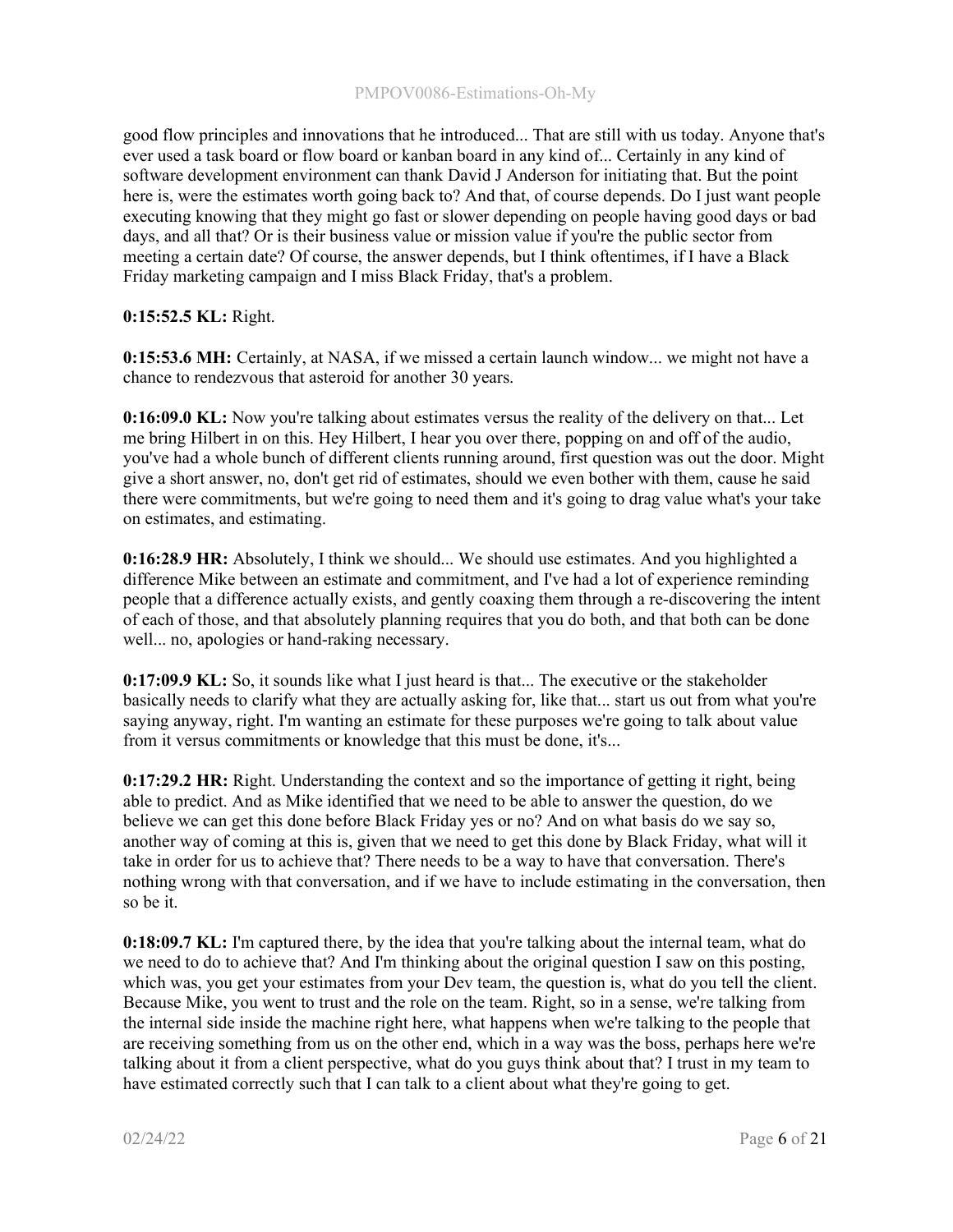0:18:51.0 HR: So, does the concept of having trust between you and the client, scares you?

0:18:56.7 KL: Well, I'm wondering if it's any different than the trust that Mike was talking about on the team, and that's a good point, you have to build trust in other directions.

0:19:05.1 HR: Why do we assume in that that we can have trust there too?

0:19:10.1 KL: Oh, I think we should... I'm just thinking there's so many layers when they estimate to me and then I have to estimate to a client.

0:19:17.0 HR: Right. But all of this is in the context, this is true, this is a real experience or collective experience where it's a given that trust doesn't exist, and it's a given that we can't tell the client the truth... Right?

0:19:31.2 KL: Well, that's an interesting question... [laughter]

0:19:34.3 MH: Well, that's a bit challenging when we elevate the discourse here...

0:19:39.1 KL: Yeah, telling the client the truth, well, you want to tell them the truth, but now we have real commitments happening. Right?

0:19:46.0 HR: And so, what's different? I mean, okay, so, I was just using an example actually, here on my job, where the person said, "Give me an example of what you're really trying to talk about it," and I said, "Okay, let's separate this out." I hope I don't offend anyone here, but there is a family member who is getting married not so long from now, and there is a dress that this family member would like to wear, and the dress does not fit. It doesn't fit, it doesn't matter how much you would like it to fit, it doesn't fit. Now, you can appreciate the value of truth in this situation.

[chuckle]

0:20:26.8 KL: Oh boy, this doesn't go anywhere happy.

[chuckle]

0:20:33.0 HR: But this is the person sharing their perspective of it after they've made a commitment to try to do what they can about the fitting of the dress. And so, to me, that was a really... A positive conversation because all of the change that has to happen is in their control, and as soon as they came to the realization that dress, preferred dress, doesn't fit. I have enough time, I think. I have done my estimating. [chuckle] I think I have enough time to correct this gap, but I'm going to have a back-up plan in case all that I do doesn't come out in terms of the way I'd like it to come out, and I need to make a decision by a certain point as to when I'm going with plan B, yes or no. I was also an audience of the conversation and I was pretty impressed with that, and I thought that it was useful in the conversation today to kind of demarcate the difference between what I would like to see happen and my willingness to interrogate the potential for that to happen, and what information do I have at my disposal, and do I want fraud information or do I want information as close to... I'm trying to avoid using the word accurate or reality.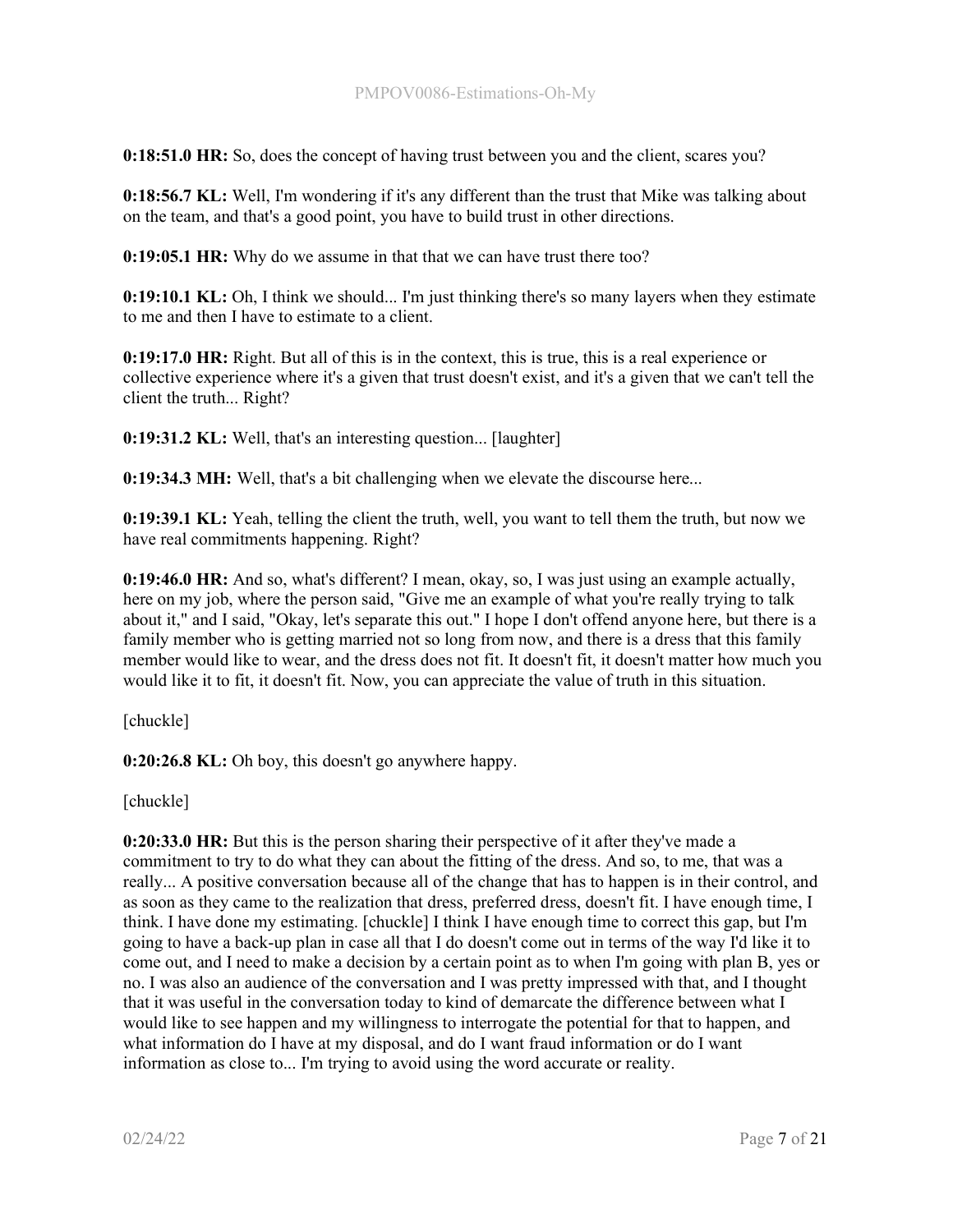# [chuckle]

0:22:00.6 KL: I think that maybe what I'm asking is, it's like we play... Mike, you kind of alluded this before, that it's all... You didn't use the word magical thinking, but it's like that, it's like a fairy tale you tell. I'm wondering if part of the reason we see so many projects fail, as it were, because defined as missing an estimate in scope schedule and budget, right? More particularly schedule and budget. I was just listening... I'm wondering if that's really the problem, is that we estimate poorly because it is magical thinking of some sort. I was just listening to a series from the University of Maryland's Symposium this year, because we're going to be podcasting on it, and different speakers had some of the more up-to-date information about Project Failure that's being reported, and what's interesting is the needle really hasn't moved. I heard things like 70% of IT projects don't hit budget scope or schedule, I heard that 34% of government projects meet their goals, whatever is defined as their goals, which was outside of the triple constraint even, but only 34 hit them. And so I began to wonder... There was some work in the oil and gas industry, 78% of all projects are over-schedule and cost, 78 missed both of those. It makes me wonder, when you miss it that many times, is the problem we don't perform or is the problem we don't estimate?

0:23:18.8 HR: I say it's more about performance. I think it's more about performance, and I think the better you perform, the better you are you able to estimate.

# 0:23:29.1 MH: Yup.

**0:23:30.2 KL:** Oh, you have to tell me more about that. So, you actually think we tend to estimate well, and what happens is we don't get it done. The problem is how we operate.

0:23:40.0 HR: The basis for the estimating is not estimating, we are forced to commit to something that has nothing to do with the process, the methodological process of coming up with a good estimate, and if we don't end up with the answer that someone wants to hear, we're told to go back until we come back with the answer they like to hear, and at some point we give up, and we just accept what... "Just tell me what you want," and that becomes placed as an estimate.

0:24:08.3 MH: The standard, that fairytale comment you had earlier, Kendal, that's now become sort of a standard Agile defense mechanism.

[chuckle]

0:24:14.8 MH: Whenever an executive shows up and knocks on the door of the Agile team room and says, "Hey guys, I could use an estimate on when this will be delivered." And they say, "Well, what version of fantasy would you like to hear?" And they think they're... They're doing a better job defending themselves because they felt the need to do so. However, that still doesn't answer, that doesn't scratch the itch, that the business actually still has a genuine need to know. There is business value in knowing, in many cases, when to promise this, or will we meet Black Friday or whatever. And so, to punt on it, and protect the team, might help protect the team so that they can focus on working, but we still have left this fundamental question unaddressed.

0:25:00.1 MH: So, in my mind, it goes back to... In fact, I remember an exact scenario where I heard an Agile Scrum Master say, "What version of fantasy would you like to hear?", and the executive kind of slinked away, and I ran down the hall and caught up to him and said, "No, I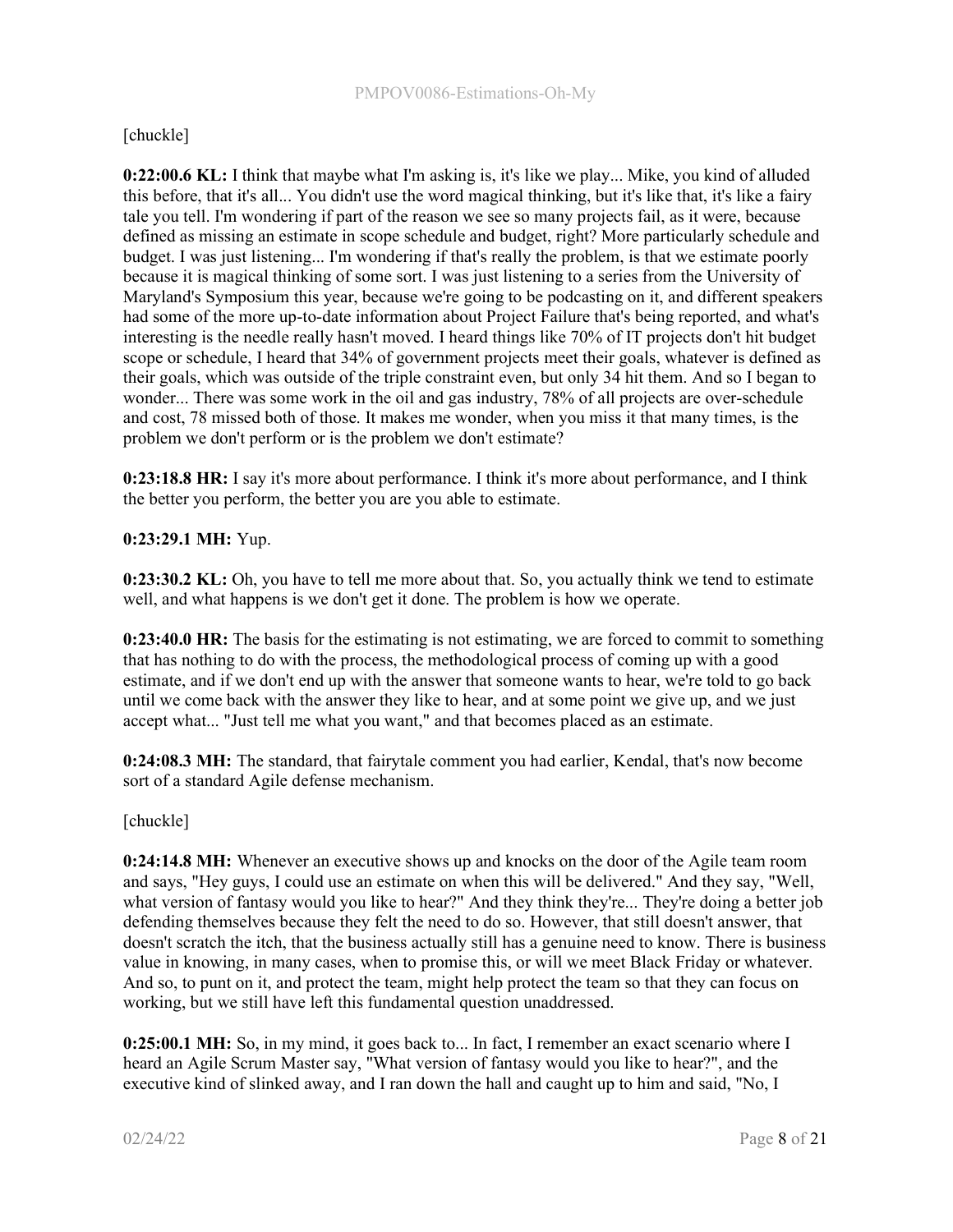## PMPOV0086-Estimations-Oh-My

actually have a valid question that has to be answered, and you're certainly going to have to tell something to your stakeholders who genuinely care about this?", and so let's reframe the question as, "How might we deliver by a time frame that actually is valuable to all of us." And just framing it as that "how might we." I think you used the term... Something like hopeful interrogation, or some kind of term, earlier in this podcast.

[laughter]

0:25:37.4 KL: Yeah, Hilbert, is that what you said? Hopeful interrogation?

0:25:42.7 HR: I don't remember.

[laughter]

0:25:43.2 KL: Anyway. Proper interrogation, for sure. But are we confusing the difference between... Mike, when you mentioned the classic, "Deliver by Black Friday," part of this... I'm wondering if we're confusing the need to estimate... Or our commitments on estimation, versus the fundamental requirement from the business owner, from the business requirements holder? We have to root this in, "This really does have to be done by this amount of time," so to me, that opens the door to your "How might we achieve, and, therefore, what do I need to estimate?" Elements are a big Right? We don't just do this randomly...

0:26:20.2 HR: Steering off with one caveat, right, the people who are setting these targets are used to you missing your previous estimates.

0:26:29.7 MH: Oh, character led in the room.

[laughter]

0:26:32.9 HR: So, they're starting to distort, even the ask, right. It's Black Friday, but they're asking for the 4th of July, right?

0:26:44.8 KL: That's right. [laughter]

0:26:48.1 MH: Yep, yep.

0:26:48.1 HR: So, when we talk... When we replace this with something that's more fundamentally built on trust, you know, let me just summarize it by saying that, where it's not distorted by all of these accommodations for poor performance and excuses and defenses, the system becomes actually more reliable. You become able just to understand what is possible and what's not. And now, you're working against a real gap again, not a phantom of a gap, that's you know, different people have different perception, that's to how much of a gap it is.

0:27:28.0 KL: I like the idea that we're improving the system reliability by embedding the sense of trust throughout the whole thing, and you noted it, that it's... That the executive themselves are gaming the system at the beginning. They're walking in saying, "I know you're about to tell me an untruth."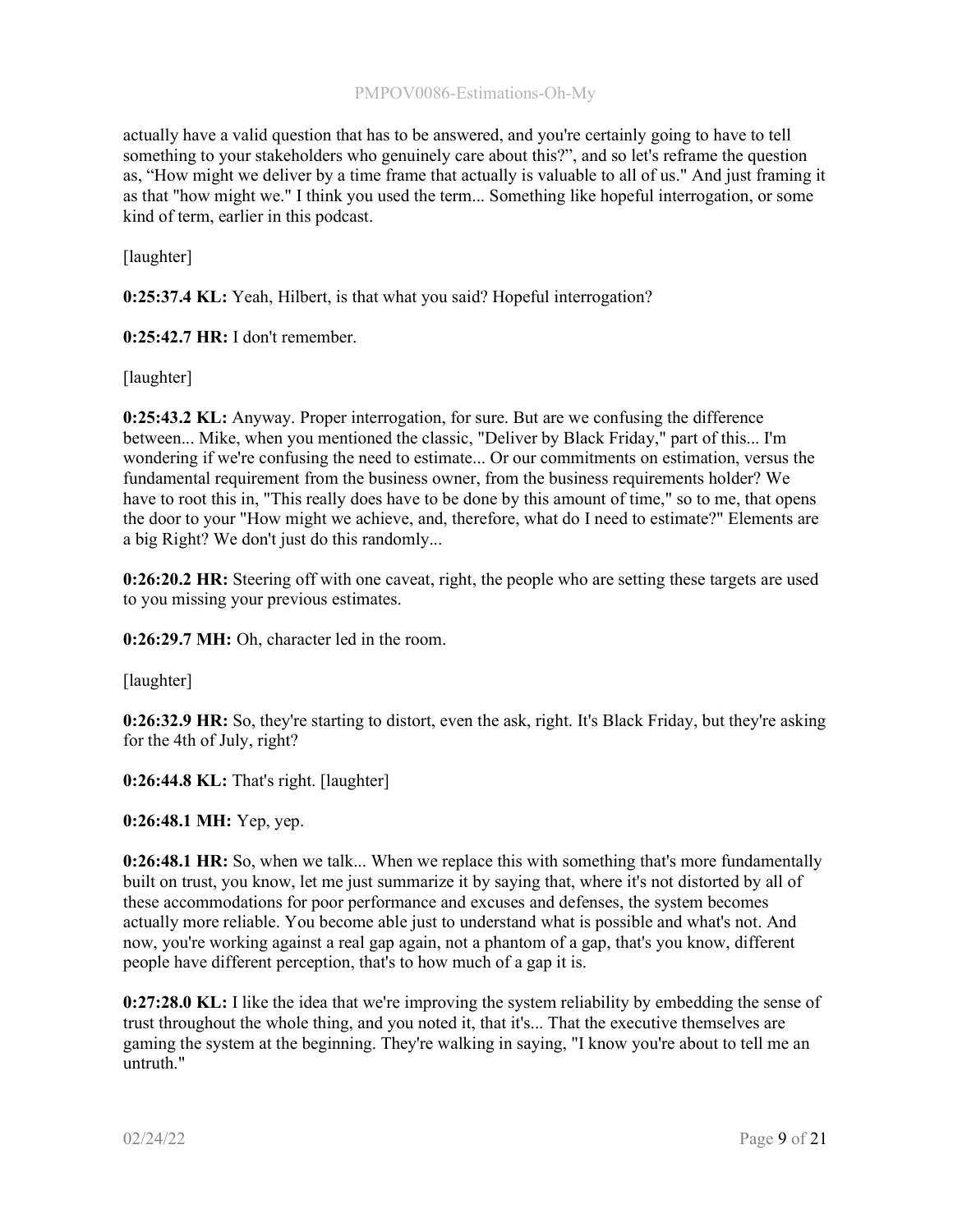# 0:27:44.0 HR: Yeah.

0:27:46.1 KL: And so, if we have them thinking correctly, then we can get every one thinking correctly.

0:27:51.0 HR: And I'm walking knowing that you're about to squeeze me no matter what I tell you.

0:27:53.9 KL: Right, right.

0:27:56.2 MH: And some people believe that that's the best way to arrive at the truth. It's almost like, "Let's have this conflict and see who wins," and then the winner will be something close to the truth.

0:28:06.8 KL: Well, what does our estimate? Tell us. We know that 70% of the IT projects, that's not true.

[laughter]

0:28:12.9 MH: Right, you know what else? The PMI Pulse of the Profession came out in late March with the 2020 metrics on this, what percentage of the time do your projects deliver on their intended business objectives? And it went up for the first time in about 15 years. It only went up maybe no more 10 percentage points, maybe six or eight percentage points, but that's meaningful for something that's been stuck for so long. And it went up the same amount in both government and non-government sectors. And nobody knows why exactly, but I have a strong suspicion if you look at what was going on in 2020, that we all had to get serious about a shift in priority and how to meet an emerging new demand. In the case of say, universities, for example. They had about a week and a half during spring break to pivot to an online format, you're an online university. [chuckle] And you might have had some online infrastructure, or you might not have, but I'm not aware of a single university that didn't find some way to do some sort of classroom instructional delivery by the day after spring break ended. So, I contend it was an improvement in focus, that enabled those success rates to go up. Suddenly, all the projects...

0:29:38.5 HR: That's very plausible.

0:29:39.3 MH: Suddenly, all the projects that had nothing to do with reopening after spring break, were put on hold, and all of our resources were focused on engineering to that one objective. And of course, that's just higher ed. I think we see this in industry after industry, that anyone that was affected by the pandemic, any business or organization had to re-prioritize and quick.

0:30:00.9 HR: And I can back that up with data from previous events when I worked at Boeing. There were a couple of different times while I was there when... And I won't remember the actual events at the moment, but when something happened that was sufficiently different from business expectations that the company issued strict guidelines on priorities for everyone. So, here's the prioritization policy that we'll maintain until conditions change. Here's your number one priority. If you're working on this thing, nothing else is important to you. Here is the number one priority and so on and so forth. And then there would always be some kind of a report out months later that says how fast things move during that period. That happened at least twice during the five years I was there.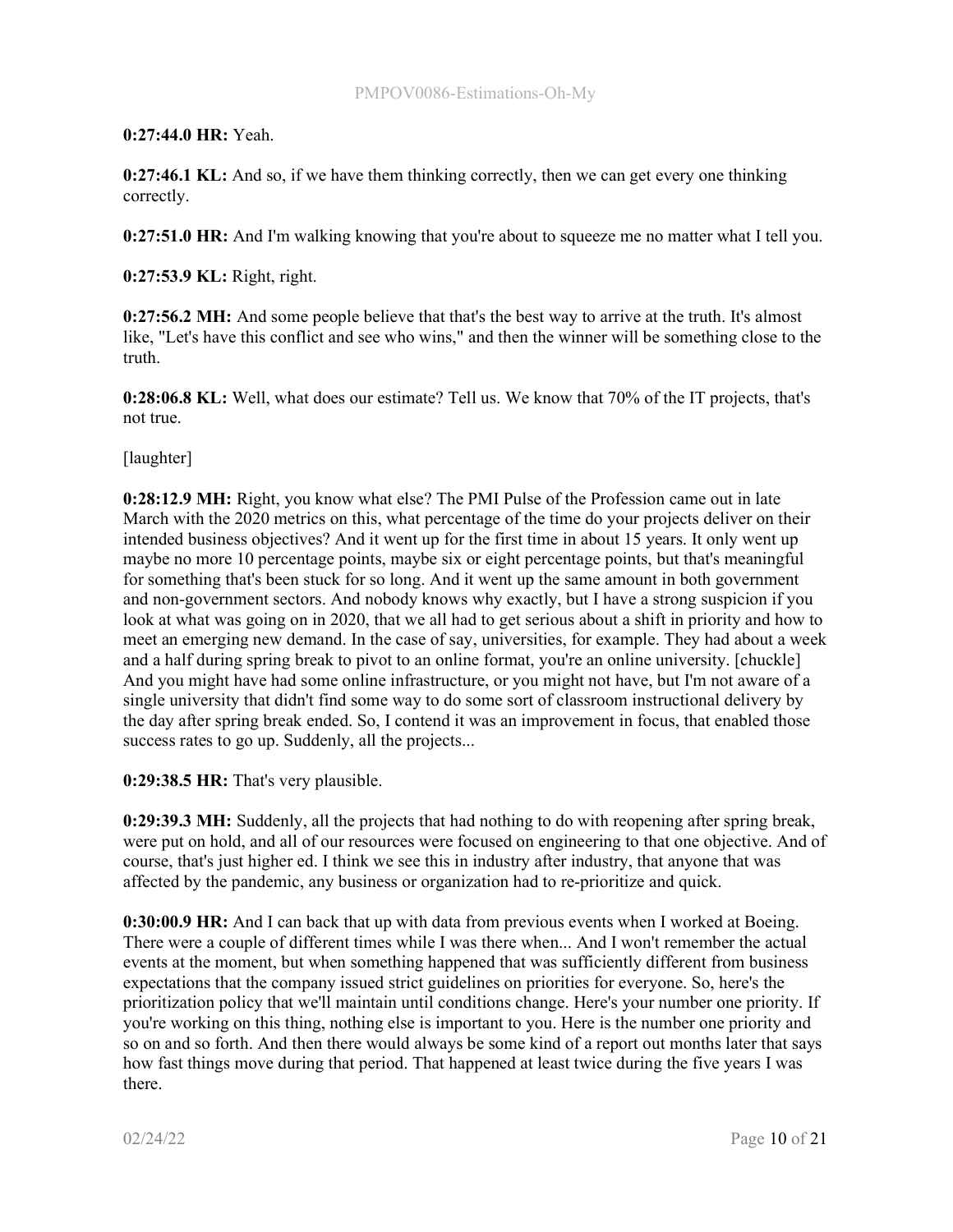0:30:56.2 KL: So, what was the outcome of that though? They said this is the priority and then announced how... After the fact they were able to show how things moved. What was it? Was it improving? Is that what you're saying?

0:31:06.4 HR: Yeah, yeah, yeah, everything speeded up. It was substantially faster. People want a cooler conversation and official circulations attested to working conditions were so much better that people felt universally more productive and we're able to get more stuff done and have it done in a shorter period of time.

0:31:30.4 KL: So, we've just said that ultimately, across the entire stakeholder map, from the people that have the requirements to the teams working as different experts on building the project or the outcome, and the ultimate receiver of the requirement or receiver of the good or service, if you will. If you have trust across that whole network, there is an overall resilience and reliability that's built. That's the first thing. And you guys sounded like it was pretty specific to being able to give a legitimate estimate. Again, Mike, you had the comment... Well, possibly advocacy in a classic kind of judicial process, right? Prosecute and defend the estimate that could go to the truth, but again, our number show us perhaps, but basically, 70% of projects don't hit fail by definition of missing their estimate in the context of estimation. That's what we mean.

0:32:24.0 KL: So, trust is the first thing. And then the second thing, you both just went to is focus. And I heard from focus, Hilbert, you walked us to actually defining the priority. Mike, you talked about focus brought to also priority in the sense that the market in the pandemic shifted our environment, forcing a focus, which was to say, "I priority projects that weren't immediate," naturally, went to the wayside.

# 0:32:48.3 HR: Right.

0:32:49.1 KL: So, trust and focus. What else helps us get to better estimates?

0:32:53.2 MH: Stability.

0:32:54.1 KL: Better estimation. Stability.

0:32:56.3 MH: And we've come on that. We've touched upon it in this discussion a few times already, but this notion that priority can give us stability is a crucial thing. If our priorities are always shifting, then we're going to have a chaotic environment. No question. And if we're constantly juggling a million projects and having everyone touch them once a week, that's not stability either.

0:33:26.0 MH: So, you work one thing with a focused effort that we know is the right priority, we ask the how-might-we questions, like how might we re-open school online by 10 days from now? And we start to get really creative solutions to those problems.

0:33:43.2 HR: So, Mike I want to expound on what's your calling stability, because there's something that might not be immediately obvious, the casual observer, that there is a word dilution that in my mind works as opposite of focus. Today's practice ends up diluting available capacity infinitely. Alright, when you include all the items that you got to respond to on your personal needs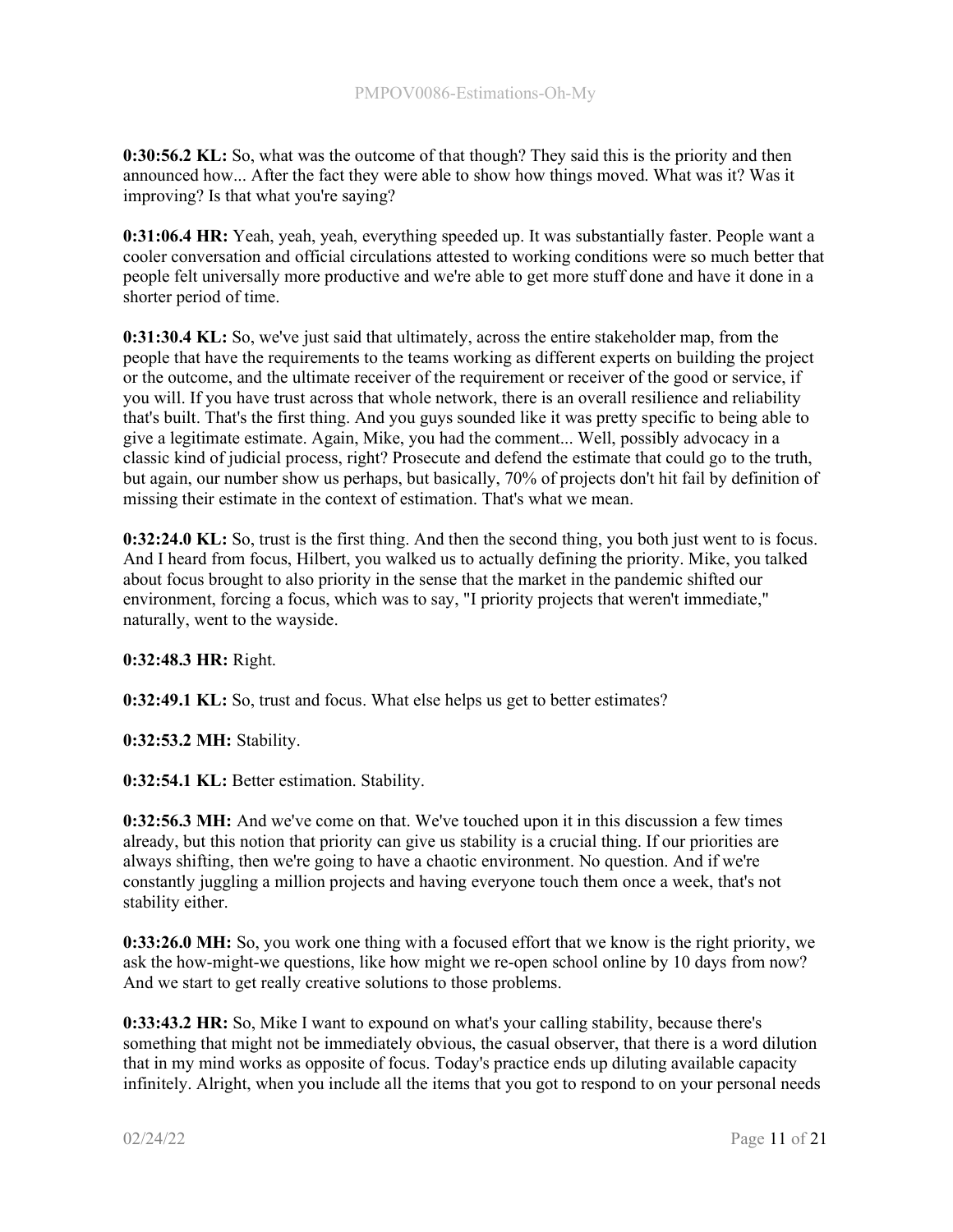and then the 15 different projects and that's capital projects, and then the 35 other sustaining our operational projects where people asking you questions all the time, you don't have a lot of your bandwidth left to accomplish anything on the number one priority, right. So, dilution occurs as the default situation, focus occurs when you a load a number of things in play, right? Remove what you shouldn't be working on, so that you can work on the things that you shouldn't be working on, and then that effect of that is that you get concentration of effort. Now when one person is concentrating on one thing... and it's the same thing that everyone else is concentrating on at the same time, then you get a certain synchronization of that concentrated effort so that the outcome is multiplicative, so you don't just get a little bit of improvement on things, you get a lot of improvement in terms of how fast things can move. Now, if you stabilize our own that we are operating, then it becomes almost truly on how to estimate a long things are going to take...

0:35:39.6 MH: Love that, Hilbert. And you know what, I'm going to challenge you to up what you just said even further.

0:35:46.0 HR: Okay.

0:35:48.0 MH: And I apologize if my cat is taking over my...

[laughter]

0:35:55.7 KL: I was going to say I didn't know that you had a baby in the house, man.

[laughter]

0:36:00.2 KL: That is good news.

0:36:00.3 MH: Yeah, me neither.

0:36:01.0 KL: That's a cat, okay.

[laughter]

0:36:04.5 MH: You know Hilbert, [chuckle] I'm going to challenge you later cause I'm going to quiet this cat down.

[laughter]

**0:36:10.7 KL:** You know what I just heard there was interesting, you said the focus comes from two different areas, flat out reducing what's on the plate, right, the number of projects have to play, the number of elements in play, and then you... what we're talking about here that I think it's practical for a project manager, is the... you said the behavior, our default behavior deludes our attention, deludes our activity our actual work, so you have a mechanism and how many different things where we're operating the mechanism on the number of projects, but the causing, reduction, focus... but then again, we're back to prioritization, I'm wanting... Is it inherent that prioritization tells us what we need to focus on, as a group? You're mentioning that for example...

0:36:54.1 MH: Damn well, I should...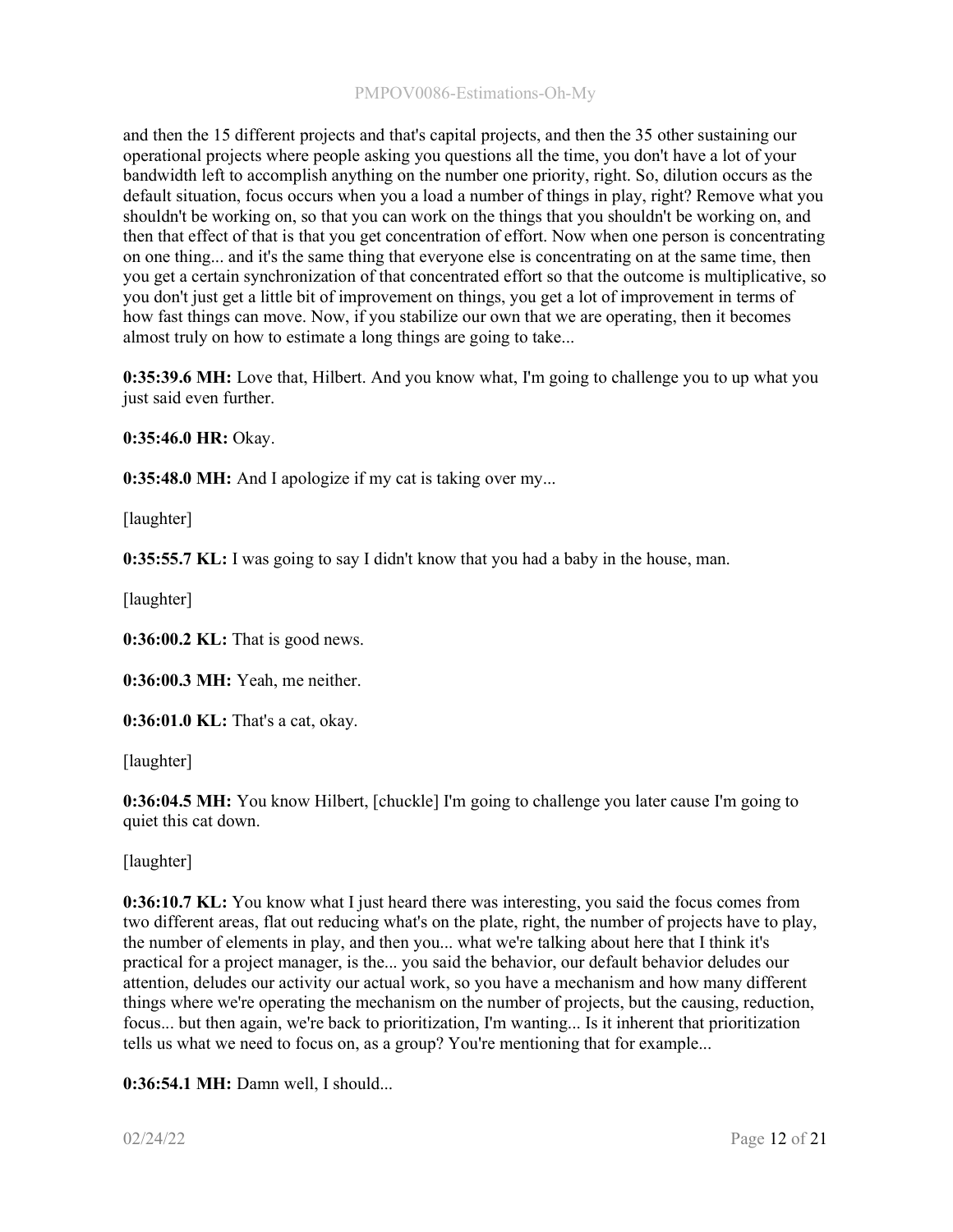0:36:55.7 KL: I wonder if it's to slip between the... He can go on that one.

[laughter]

0:37:02.8 KL: Hilbert you want to take it?

0:37:04.9 HR: Sorry, I didn't quite hear what you said. Could you just repeat that?

0:37:07.7 KL: Yeah, no, it's the question of, does prioritization inherently drive the focus because I think that's another gap in there, possibly.

0:37:17.1 HR: It's a prerequisite but is not sufficient...

0:37:21.0 KL: Yeah, what else we have to do as an organization to cause that focus to happen once we have prioritization?

0:37:27.2 HR: So just the clear in prioritization doesn't result in better performance, right? We have all been there when they've tried that, but like in the case where we are... in Boeing one day the communication, the policy communication went out in those special circumstances, they literally made it an organization of foul, or I call it a crime for effect, to actually spend your time on anything else, you could be walked out the door...

#### 0:38:00.0 KL: Wow.

0:38:00.3 HR: You can charge your time against budgets, they froze the budgets for the other things, so you are a block from actually applying your time to whatever pet project or... no executives could come in and say, "Hey, yeah, I know that is number one priority, but can you do this for me?" That was just a public execution... Right, so there was a way, a mechanism of blocking, the bleeding of resources unto un-sanctioned activities. Now, there are a lot of people who are kind of... What's the right word? They're hooked on... Like it's a drug. And jumping around all the time. They get bored. So, if you remove things and try to make it so that they can focus their priorities, clear priorities actually works against what they perceive as their self-interest, right? So, some of those people have to be a coach back into more natural habits of focus, but they don't really know how to do that unless you literally put them in the room and close the door and say, you can't come out.

0:39:09.2 KL: It sounds like we've had a breakdown of trust there too, suddenly we don't trust our executives not to interfere or some of our PMs not to be...

0:39:17.0 HR: An apologist, and the body who is listening to this for whom their environment, their mileage is different.

[laughter]

0:39:25.4 HR: Cause I've spent a lot of time... And various organizations where when you really go digging around and trying to find out where the capacity is going, it's being drained on unsanctioned activities.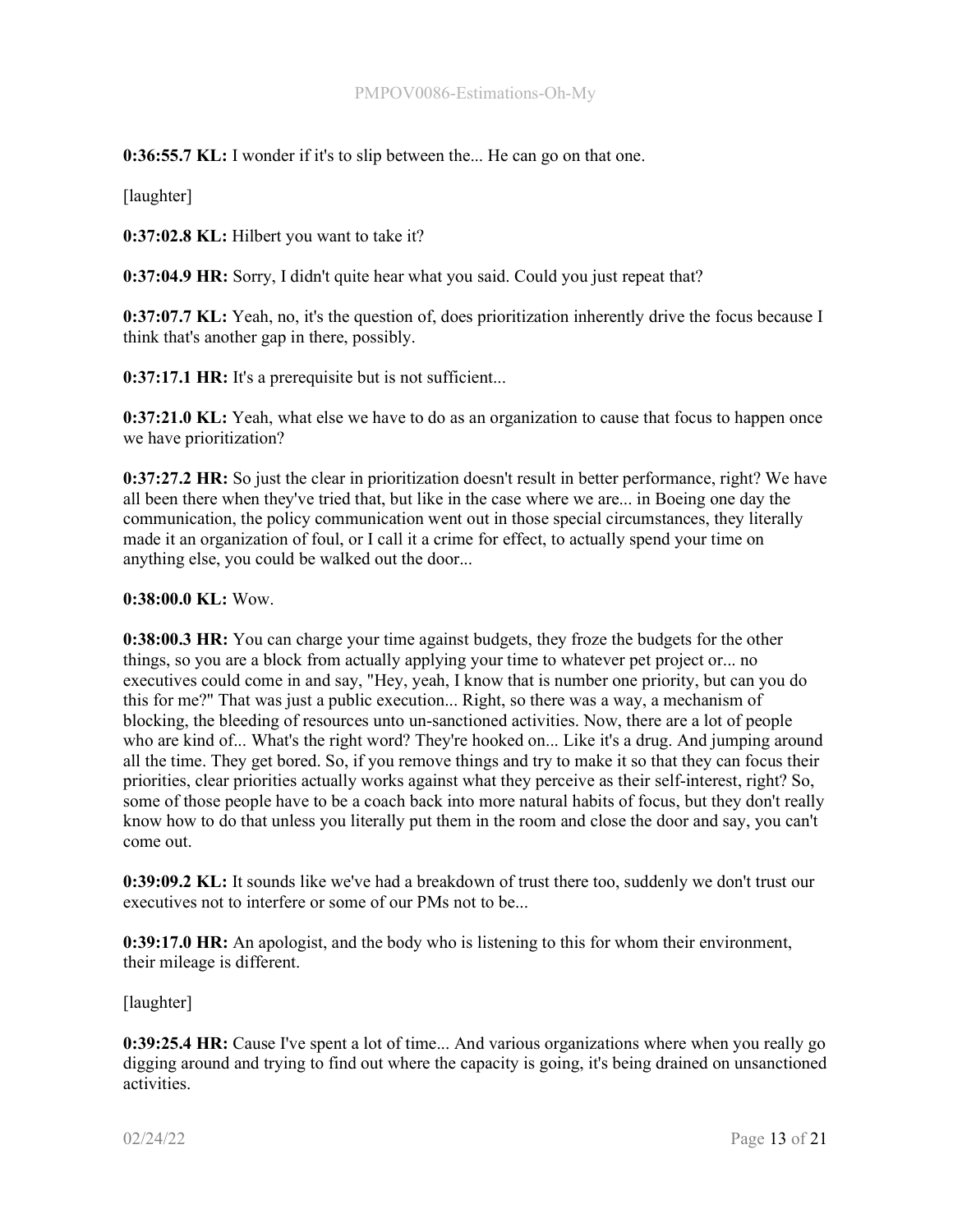0:39:39.2 MH: All the time. And I was going to say that we see this pattern over and over again, that we thought we were clear on the number one priority in which people were supposed to be focused on it and which ones weren't, and then we found we had to do something to remove the sources of distraction or like Hilbert said, "the temptations of distraction", maybe...

## [laughter]

0:40:00.5 MH: So now that my cat's gone, I want to challenge you on something you said earlier over, Hilbert and I'm going to basically pose as the... What I hear from the agile community a lot, you talked about stability, priority and focus earlier, the agile Manifesto in trying to protect the team. When it works, it does those things and saying, we need a fully dedicated cross functional team, so this is the only thing they're assigned to, they're not allowed to do anything, anything else, it says nobody's aloud to bother them, like not even asking for an estimate. [laughter], cause that's better work, that's not the straight up work, we're removing sources of distraction as well, right.

#### 0:40:43.8 HR: Right.

0:40:47.4 MH: And then, and we're promoting that kind of stability, not just the intact team, but also this notion that the team gets to learn and how to work together, the things that are going on in the organization that might be chaotic and distracting in putting those on the other side of the wall to as much as we can. And so agile solves the problem. So, my question you is, does it really...

0:41:15.5 HR: It depends on what your definition of what goodness looks like for you, in my opinion, the problem isn't just solved by making optimal conditions for the resources if that sacrifices throughput.

0:41:30.9 MH: Yeah, and this is my... This is where I was going with this is, I think when you over-emphasize the need to protect the team, from all the chaos, you're presuming that we can't eliminate the root cause issue, which is the sources of the chaos, and we're attacking a symptom that might work for one team here or there as the best defense mechanism against the chaos, but why do we have to just accept that there's no way to attack the chaos?

#### 0:42:01.9 HR: Exactly.

0:42:03.1 KL: Well, that's tricky, it sounds like that's a default mode, when you just said that I had had like a sinking feeling cause... and I'll speak uninformed by data here a bit, but it seems to me in a lot of the leadership blogs, it's all about how to make sure your team feels safe or protected or understood or have an environmental awareness that allows them to operate as a team with some sense of a shared destiny or shared fate or something, right, and what you just said, Mike, is, to me, that's always raised as the heightened state for a leader, project manager, but you just said, yeah, that might actually be a drug that covers the real problem still.

# 0:42:45.8 MH: Yup.

0:42:46.3 KL: Right, just making our team more team-like and more protected itself, maybe if removes our eye off the ball. Is that where we're headed? I mean the team may be better off...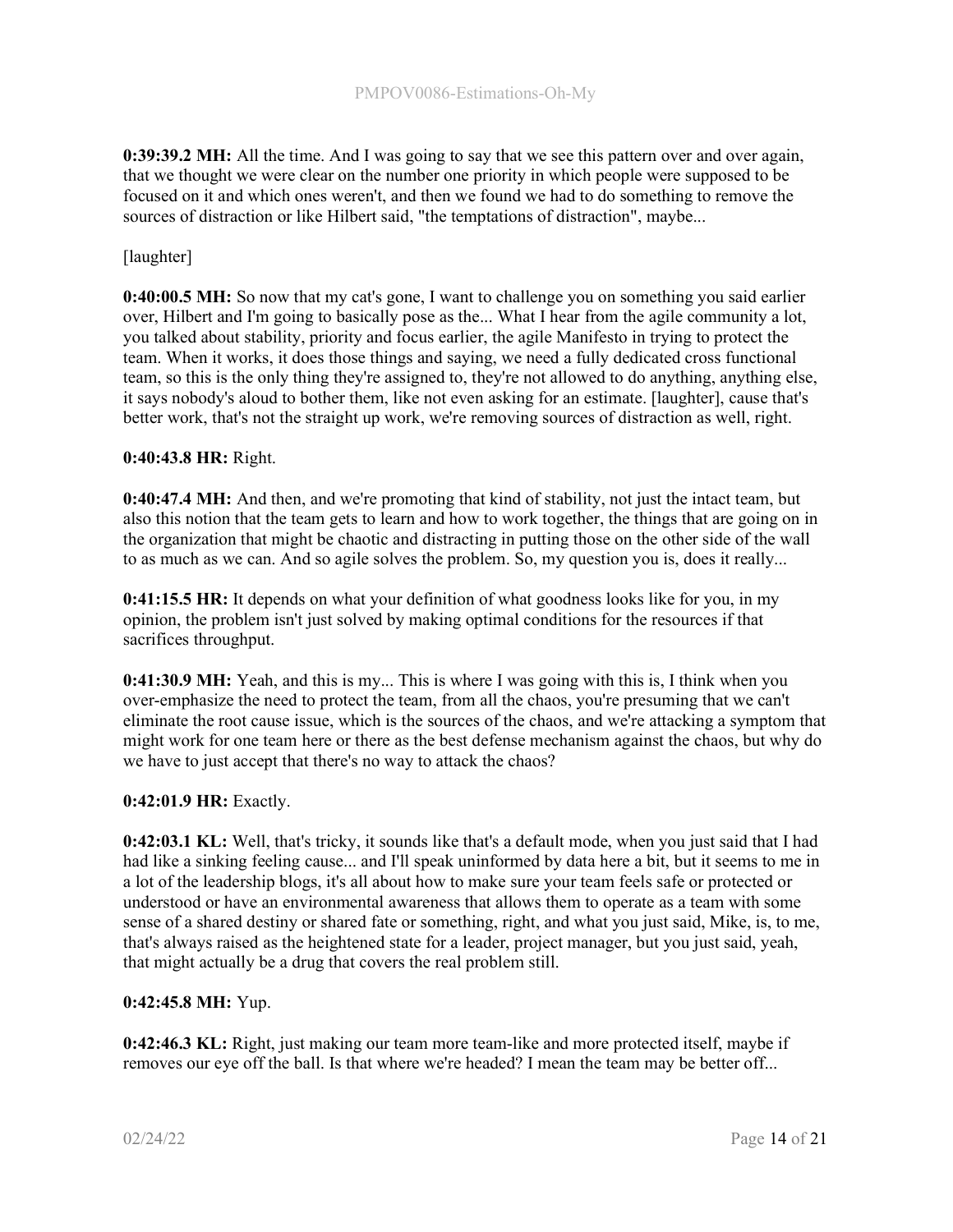0:42:57.9 HR: It does I mean it's a very attractive, kind of nirvana state to put out there as something to strive for, right?

0:43:07.8 KL: What is goodness? Yeah.

0:43:08.7 HR: Yeah, but we're really in business, we're really trying to beat the next guys, right?

0:43:16.8 MH: Then when Hilbert says throughput, I translate that to the cadence of value delivery, which is what most organizations really need, and if... and if we're getting good value delivery, but only from three teams in three areas and only once a year, or maybe one big MVP delivered only every four months or something. Well, what about the rest of the organization?

0:43:43.6 KL: It sounds like our project portfolios, actually need someone who stands a little bit outside of the system to see the system... I'm glad that you came up with that. But that's kind of what you just said to me. Right?

0:43:53.9 HR: Well said.

0:43:55.1 KL: Well, because somebody has... You said something interesting here is "we have to go after the sources of the chaos and distraction".

0:44:04.2 HR: Yes.

0:44:05.1 KL: Which may not just be who's directly causing it, who trusts whom, or how a team is able to respond or defend against that, but actually having to see it as the system you're going after right to find where the actual source is now in this case, Mike when you just talked about it that way, what are the types of sources... Are we back to where the source is the lack of trust, or is the source about how we've established roles for executives and what kind of requirements they get to have, what are your senses guys?

0:44:34.3 MH: I think it...

0:44:35.7 KL: With what underlying chaos tends to be...

0:44:37.6 MH: I could summarize it as when we have a lot of complex work that requires lots of collaboration among people that have different skill sets, even if there's somewhat overlapping, like a good, healthy cross-functional team, we're going to have a situation where trust matters, the handoff matter the synchronization matters, the answers to the question, how might we do this together get sometimes a bit more complex to try and address.

0:45:07.8 MH: But part of the reason they can be complex because the organization feels chaotic right, and so if we can achieve some kind of rhythm, we can begin to set, alright, here's how we're going to orchestrate the the hand-offs, we're going to acknowledge that not everyone has to be in constant movement, I like the analogy there of... if you go to any high school track meet, you'll see a lot of people standing around. We have athletes.

[laughter]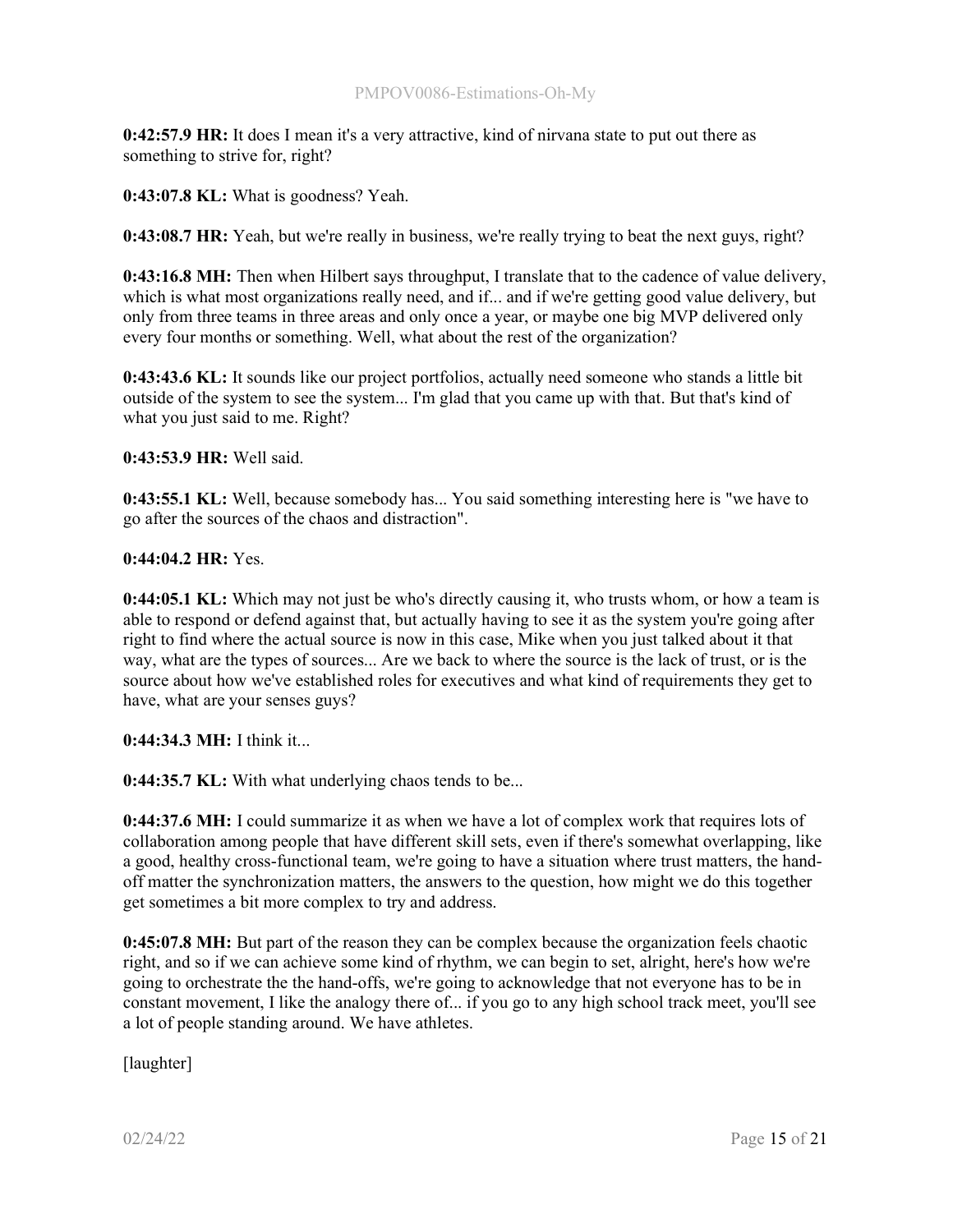0:45:34.7 MH: Right, and I actually don't want my fellow relay runner, if I'm a relay runner, I don't want him squeezing in because he thinks he has an extra five minutes to go over and do his pole vault. Like stay here on the track we're trying to get ready for the relay, man... And I think when a lot of managers come into a room and they see a bunch of people standing around like a bunch of athletes at a track meet, they incorrectly view that as people aren't busy enough... No, it's that they're trying to get synchronized.

0:46:04.6 HR: And I'll go further because the managers are one problem, but the resources themselves somehow come into the work place with this idea that they're only delivering value when they're looking busy...

0:46:21.2 MH: Oh boy, we're going to open a whole new can of worms with this.

[chuckle]

0:46:26.8 HR: Yeah, somehow let me make it a little bit more messy and then we can back away from it. I am not one of those people who always constantly complaining about meetings are bad. Right? But it's like a constant chorus, when you ask someone for a meeting, you really describe, Oh... Let's put it another way, "how many people are sitting around this table meeting for an hour? You know much money we're spending in this meeting? So will we spend less if we're all standing around the water cooler"?

0:47:02.3 KL: Well shouldn't we be asking how much value are we driving in this hour?

0:47:05.4 HR: Exactly, exactly...

0:47:07.3 KL: And if we're not, why are we having the meeting? I'm with you on this Hilbert, and this is one of the things... My background comes from the facilitation side, so listeners, that's where I'm coming from. I'm going to put this out here right now, meeting should take as long as the meeting needs to take, which is not what I planned. It could be done quickly, if we're getting to a decision and we're done, and this is a four-day meeting when you thought you only needed an hour, that tells me something else is going wrong, so unless you just have people who literally have nothing else to do in their wasting time, if it's more... I love it when you have a meeting and they say it, by the end of this meeting, we're going to have a decision about three things, and we don't get there right? And it's because everybody was talking, and I don't mean out of turn, I mean it turns out it was complex, and they're like, "Well, Mr. Facilitator, you didn't get me there," and I'm like, "Well, it turns out it's complex." You know what you're right, 14. The answer is 14, like what do you want from me? The deal is your team says there's more complexity, that needs to be addressed, it's about what value you would get out of it, I think... Right? Is what the real meaning of it is there...

0:48:16.4 HR: Bingo. You're right. It does. So, taking it back to the topic that we were on...

0:48:21.6 KL: Don't put it that way.

[laughter]

0:48:26.4 KL: Well, the issue is up to distractions, right? And that... We were talking about people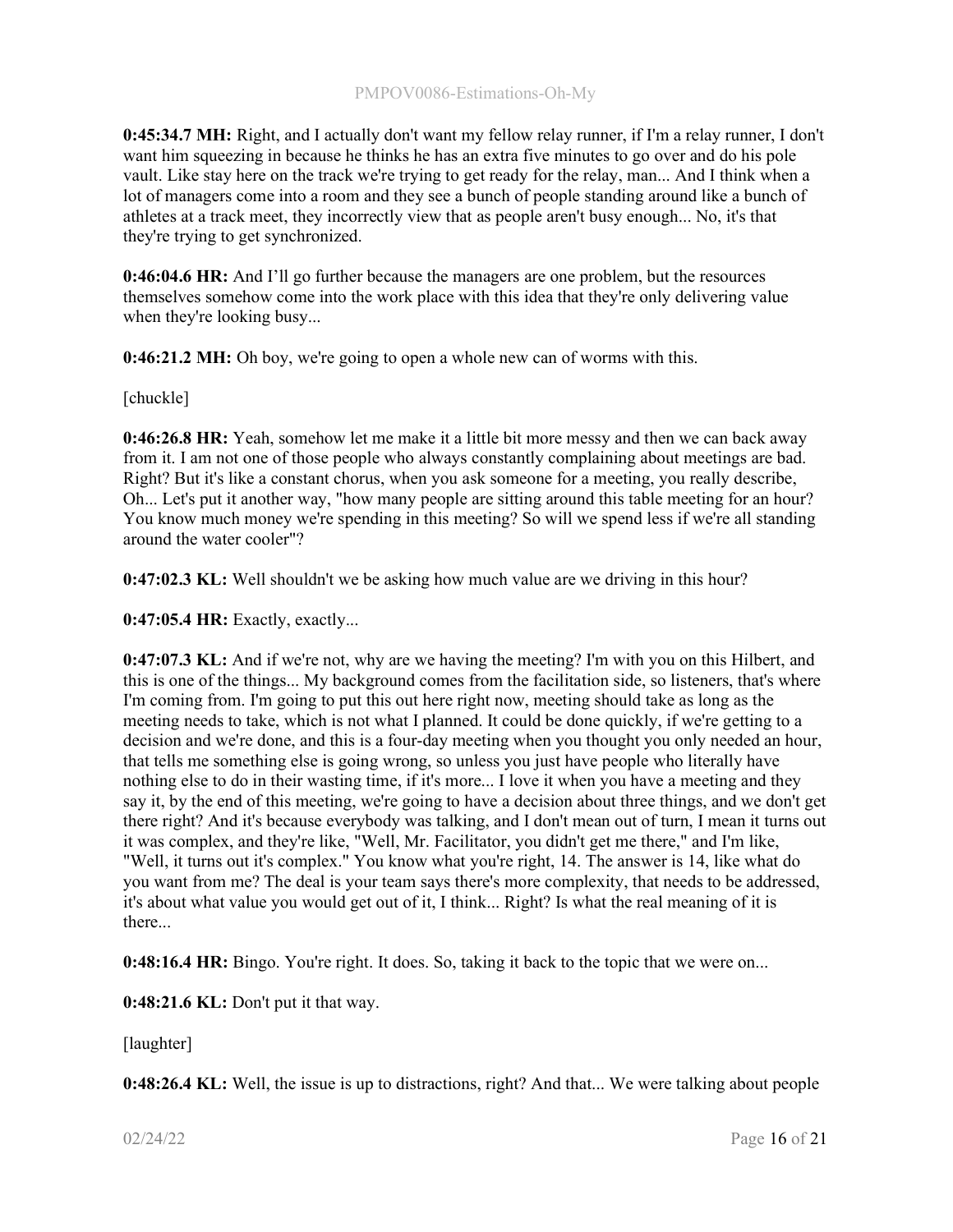#### PMPOV0086-Estimations-Oh-My

wanting to look busy, managers needing to look busy, when the team's looking busy, I saw a cartoon today on LinkedIn around some Project Management Forum, there was something like somebody reporting, a Project Manager reporting to someone else, and they said, "So this appears to have gotten done on time and you guys hit your budget," and they're like, "Yep." "And you didn't escalate any issues? Nothing really got escalated," and they're like, "Yeah." And they go, "Oh, huh. That's not good." "Why?" "It means we over-staffed it."

[chuckle]

## 0:48:58.7 MH: Wow.

0:49:00.5 KL: Right. So, you're right, if you're not in some sort of crisis and constantly churning something... I mean well, somebody got to do the estimates?

0:49:10.2 HR: Right. So how about, we redefine what goodness looks like, and goodness is a design for purpose stable system by design, where heroism is not really something that we condone or having any use for, because the system is... We engineer it, because most of these environments have highly technical people who on the subject matter of their craft are very competent at developing purpose-built systems that work very well. NASA engineers, Boeing engineers, etcetera. However, somehow, we don't believe we have what it takes to bring that same kind of thinking to the way we organize ourselves to deliver this value.

0:50:02.6 HR: And based on my experience, this is so far from the truth. We actually know how to do a lot of this stuff. One of my first gigs when I moved from the shop floor to the engineering world, the manager there were one of my heroes, he made one of the more profound statements that really gave me a sense that I have a place here in this company, and that is when he said, "Hilbert, I appreciate, what you bring to the table, because you bring basic industrial engineering to the design process, and boy, do we need that?" And so, on the floor as an industrial engineer, you're orchestrating the mechanics, the technicians to produce this beautiful product, you yourself isn't touching the airplane you're not adding value to the airplane, but your ability to orchestrate the movements of the tools and materials and people in such a way that this beautiful airplane comes together on a fairly predictable basis, that's money in the bank for the company. And so, when you want to take that into engineering and literally I can tell you another time in terms of the results of that particular effort, when you take that to the engineering and add that to the engineering process, it's night and day difference in terms of how long it takes to develop a new product or the cost thereof. And that just seems to be under-appreciated in these knowledge-work environments...

0:51:35.9 KL: We're in the situation that Mike opened with earlier that it's hard to measure that, like that manager said that to you, but do we have an accounting system for that?

0:51:44.8 HR: Do we take it on an accounting system? The answer is no.

0:51:49.6 KL: No, I don't mean, our traditional... I mean a way of... For that, Mike...

0:51:55.1 MH: Yeah, in fact, this reminds me of a funny comment that our friend Steve Duval had, I think may be recorded in one of your old podcast, Kendal, [chuckle] where he went on-site to some client organization that wanted to improve their project management practice, and they were quite proud that they were world class. They might have even won some sort of PMO of the Year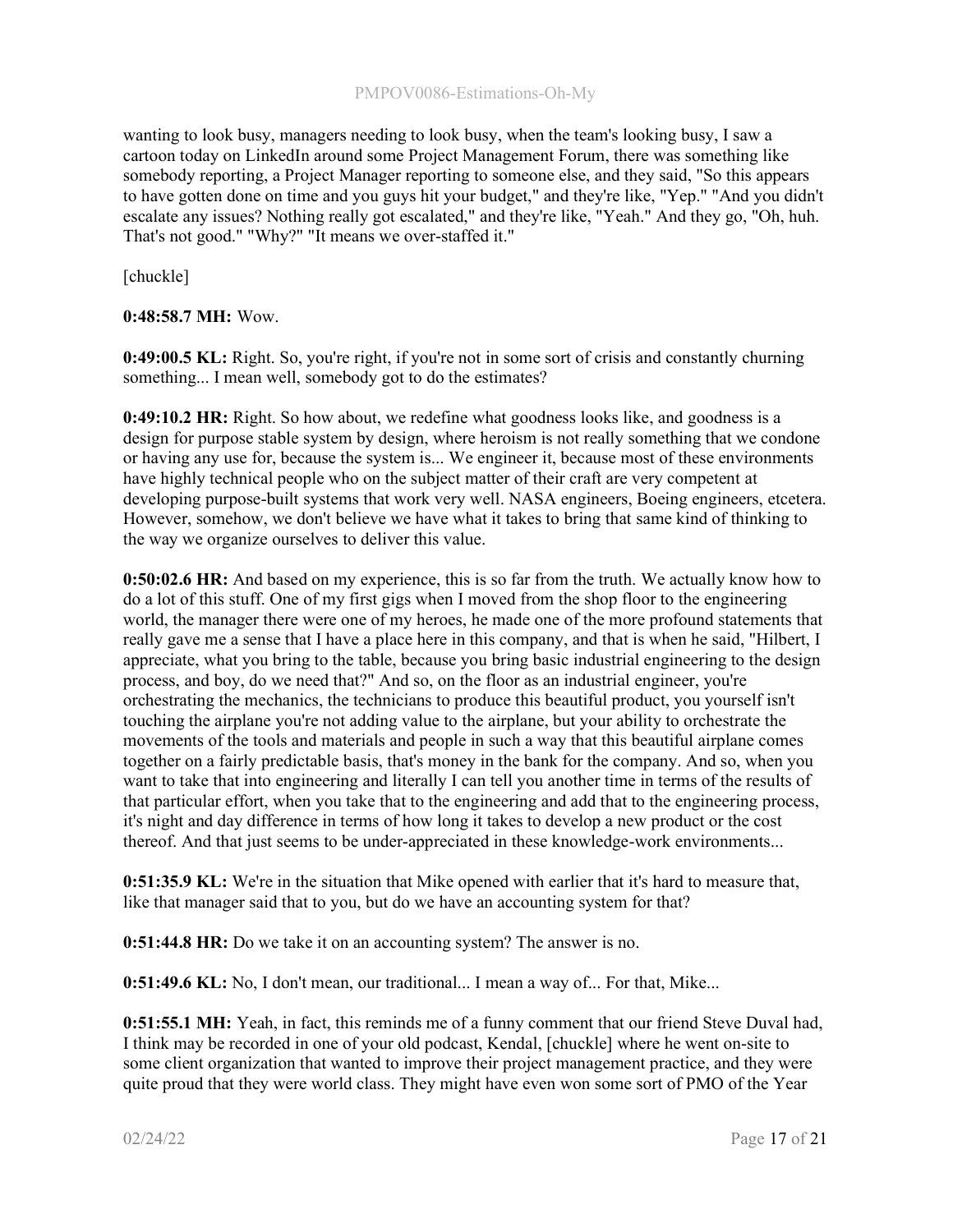Award in the recent past, of course, they wanted to keep getting better so they could stay world class, which is why they hired him. But first, let's show you all the things we're proud of, and so he got this grand tour and he saw lots of things that actually did impress him quite a bit, and then they said, "And here's all of our, here's the way we actually track all of our costs, and here's how we keep the thumb on the pulse for cost management and staying within budget and all that sort of stuff, and here's all of our great earned value stuff... "

0:52:49.0 MH: And that completes this part of the tour with the cost accounting department. And Steve said, "Well, that's fantastic. There's just one place you haven't taken me to yet," and they said, "No, no, we've taken you everywhere. Like, you've seen everything." He's like, "Well no, there's still one place I haven't seen," and they're like, "Well what's that?" He goes, "You haven't introduced me to the value accounting department yet."

[laughter]

0:53:15.2 MH: And of course...

0:53:16.1 KL: That's got to be the CEO suite.

[laughter]

0:53:18.0 MH: And that unfortunately is the truth in most organizations. The only people that are actually trying to keep their thumb on the pulse of system-wide value might be the CEO him or herself. And in fact, you talk to those people, and they often throw up their hands and feel kind of lonely with all this, and I think this gets back to alright, I've got all these vice presidents. I've held them accountable to the individual department goals. If they all just met their goals, this whole system would be well synchronized and deliver the results we all want. But of course, there's a flaw in that logic, which is maybe their siloed goals aren't as connected to the overarching goal as you think. And maybe the whole doesn't just add up from the sum of their parts. Maybe there's something bigger we're all after here, and maybe there's a way to actually incentivize people in their own local actions and behaviors to actually help achieve more of the system-wide goal.

0:54:18.1 KL: Yeah, we forget... So much of the project management world I've observed is in decomposition, breaking things down and it's fundamentally Aristotelian that the idea is the sum makes up the whole, right? And it seems to make sense. Break the schedule down, break the scope down, break the benefits down, break the cost down, etcetera. Break the team down in its resource use and be able to reassemble its puzzle pieces, but what that skips is that there are verbs at each of those nouns. That is each of those groups, each of those sub-divisions have different motivations that causes work to happen. So, it's really not just parts of a whole. They're independent jittering pieces, and I think we're going to have a whole new... I'm already hearing today guys; we have some new topics. We're going to have to cover it, some other, so other people can learn.

[laughter]

0:55:02.9 KL: Cadence of value delivery's a big one. Design for purpose is another one, and the other one was sub-optimization cause as a system, I think we're just constantly looking at sub optimization because we view the world that we can just decompose it and it all equals the original. It all adds backed up, and I don't think that's what happens when you have different agents. Each of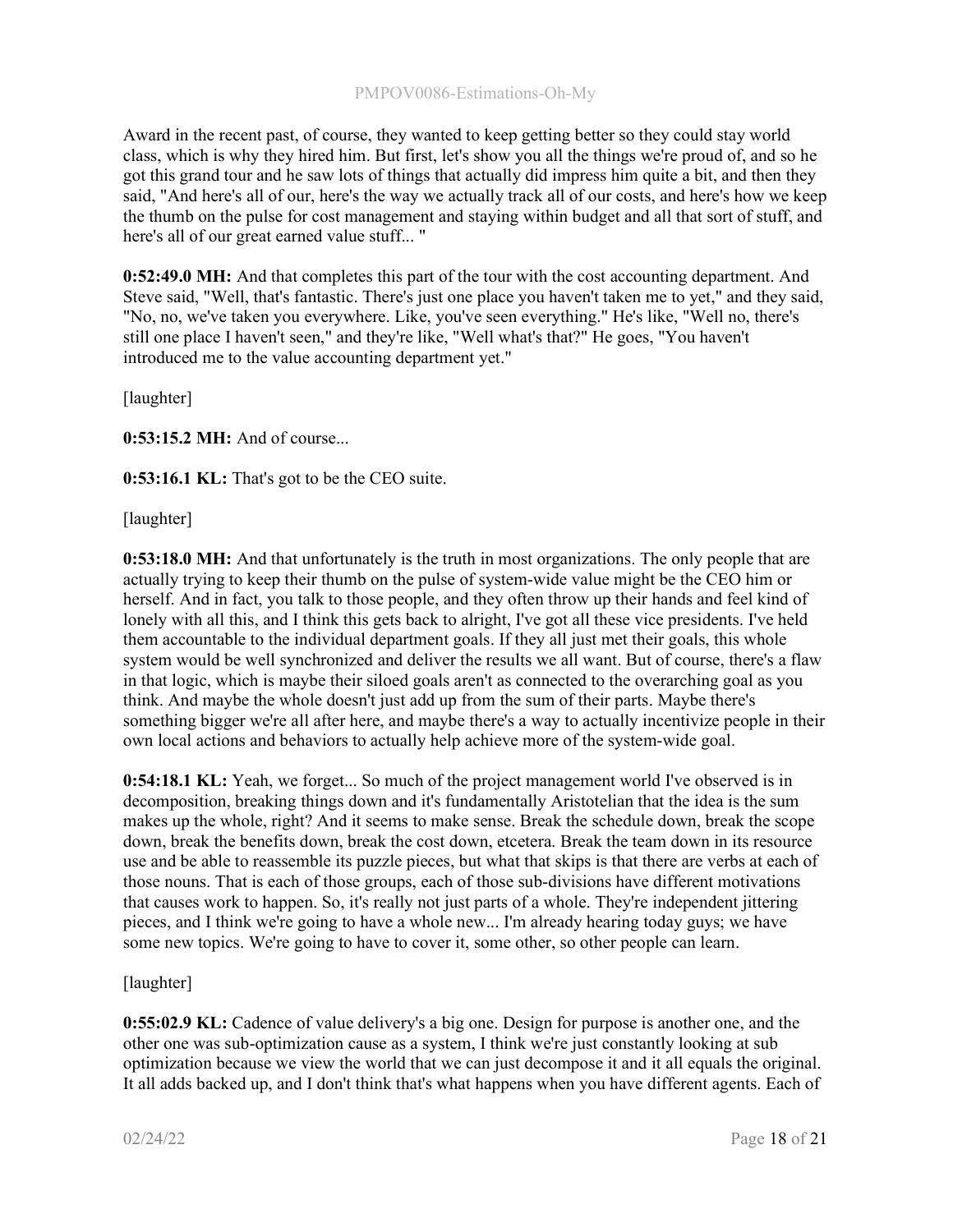#### PMPOV0086-Estimations-Oh-My

those parts are jittering on their own I suspect.

0:55:28.7 KL: Hey Hilbert, I hear you trying to get in on something there, I think.

0:55:32.1 HR: No, it was just me. I'm trying to make sure I'm on.

0:55:38.0 MH: Someone has sounded breathless to me.

[laughter]

0:55:39.0 KL: Yeah, breathless indeed. What we heard today about, it was like the question was around estimation, and that's kind of the tail wagging the dog because what you guys talked about really is is it comes back to focus. There was an embedded trust, and in this idea of focus, we had focus coming from the idea that prioritization has to happen, but that's not enough. It's reducing how much is in play. The actual content reduction is something PMs can think about. Taking more off the plate, allowing the focus. Focus allows us to have better estimation and better willingness to estimate leading to the trust. The other part of focus Hilbert really threw out there was this idea, our default mode is this delusion, this practice of delusion that we do, where our work is itself not focused on what we're doing, and we may even have incentives to be seen being busy, to declare that we're too busy to have that meeting, or I'm too busy being in meetings, I'm not allowed to do real work.

0:56:38.5 KL: And the question is, what part of that is true? When are we doing the work, we need to be doing to get things done? So, these things drove to focus. So, we linked it really to focus. So, a question for you guys, as we wrap up here, for somebody listening to this though, project management, somebody who's not in charge of everything, but is in charge maybe of a project or is the leader of a project, what's one of the first things they could do tomorrow, what do they need to look for? Cause we said, in fact, it might be that somebody outside the system has to be able to see what are the actual sources of distraction cause the answer protect your team, we determine may not be the full answer. What's something that people could do?

0:57:18.0 MH: I would say begin modeling every question with the "how might we start?" Whether you're talking to the team or to the executive stakeholders or whatever, if you frame things in "how might we," magic starts to happen. Suddenly people realize oh, well, I've always had an opinion or two on that or an experiment I'd love to try, but nobody ever asked me. Right, and now all the sudden I'm being asked, and it's not "how come you" or even "how might you?" It's "how might we," right? And then people say, "Well, who's we?" Well, for this purpose, maybe it's just this team here. Well, we can't do that unless our distractors are removed or whatever. So maybe the we is more than just us here. Maybe we have to bring in some people that are constantly throwing more on my plate. Okay, fine, let's bring those people in too. So, in my mind, you can't go anywhere bad. You might stumble across a whole bunch of things that are difficult to solve but asking that right question and promoting that spirit of camaraderie and we're all in this together gets back to that system thinking where Hilbert was saying, "We're great at systems engineering on systems, but not human systems."

0:58:27.8 KL: Yup. Yup, it is an actual business driver, it's not just a feel-good statement. The point is this is inviting people to be thoughtful and own their thoughts is what I'm hearing. It's almost getting back to the concept of authenticity.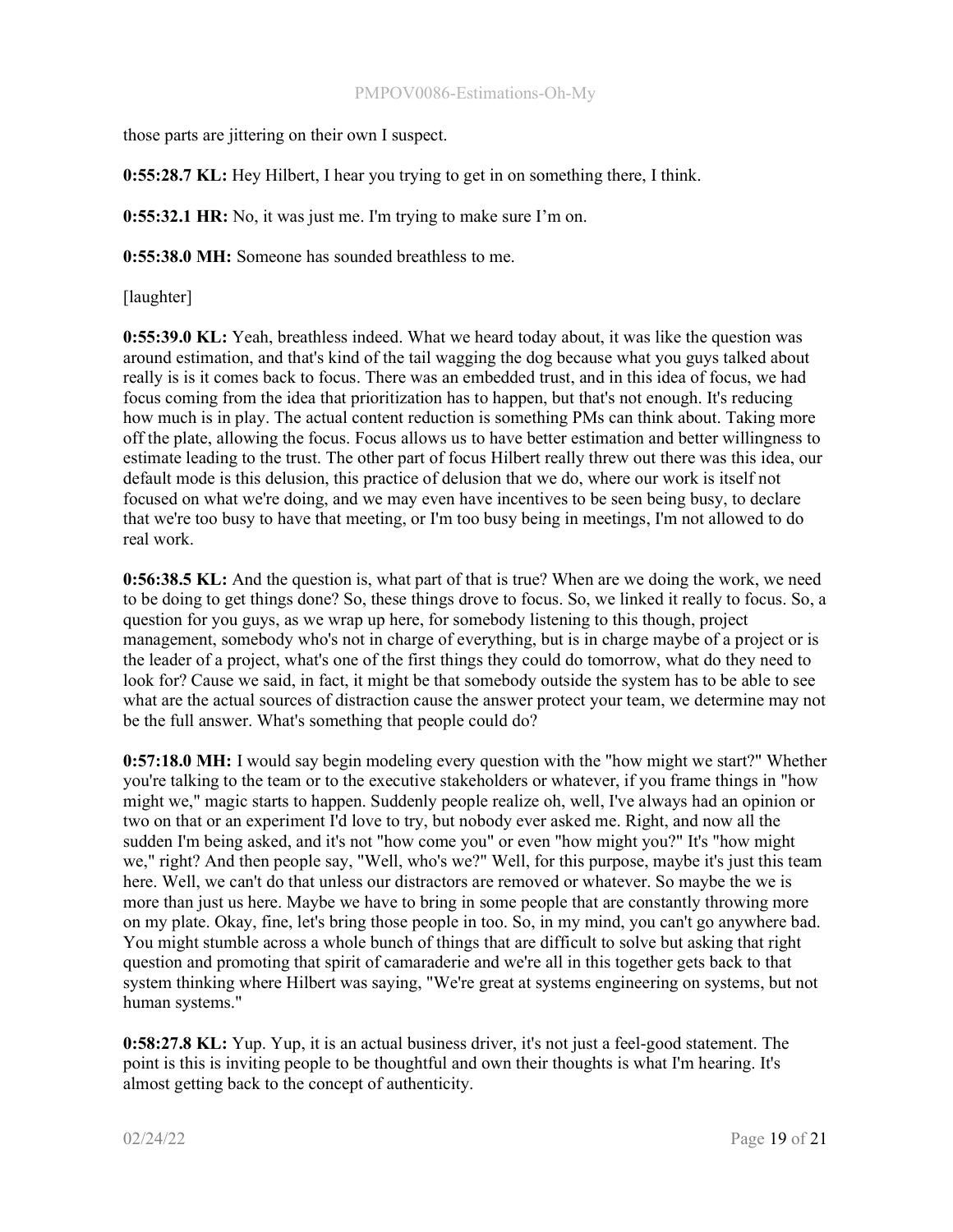0:58:42.6 MH: Well and collaborative, and providing hopefully, that psychological safety. Questions that start with "how come you" don't feel very safe.

[laughter]

0:58:51.0 KL: No, no. No.

0:58:53.3 MH: But if it's, "Hey, that was a real problem last week. How might we make sure that never happens again?" It doesn't have to all be kumbaya and happy talk, right?

0:59:02.0 MH: We could do that how might we own some real intractable problems too? In fact, maybe we should.

0:59:06.3 KL: Yep, Hilbert, you got something for somebody to walk away with for tomorrow to start the process of figuring out this problem chain that leads to better estimation eventually?

[chuckle]

0:59:19.9 HR: So even though there's a lot that needs to be done to improve the working conditions of the individuals in the trenches producing these products, I think we need to hold ourselves to a higher standard than just having stress free work environment. It's not in all of itself sufficient. But we also need to demonstrate that these better conditions are producing more and more of the goodness that the business has been built for.

0:59:50.4 KL: That is so important. So new to me, the idea that we're not trying to achieve stressfree. That was almost a dodge for us to focus on that, and also very hard to do, but it took our eye off. Awesome. Excellent. Well, hey guys, that's going to be a wrap for our first POV Elevating the Conversation Series. So, I want to thank both of you. So, Hilbert, where can people get hold of you?

1:00:14.4 HR: Yes.

1:00:14.5 KL: How can they follow up and ask you key questions that you have to answer or give to me to put on a podcast?

1:00:18.5 HR: [chuckle] LinkedIn. Hilbert Robinson, R-O-B-I-N-S-O-N. First name, H-I-L-B-E-R-T.

1:00:28.1 KL: Excellent. Mike Hannan, how do they get hold of you?

1:00:31.5 MH: It's all LinkedIn these days, right guys?

1:00:33.6 KL: Right. It makes it easier.

1:00:35.3 MH: Yeah. I would just say it's H-A-N-N-A-N. I think I even have a direct link under; however you find individual people. It's just MB Hannan, B as in boy.

1:00:47.3 KL: MB Hannan. Okay, excellent. So, for the next couple of shows, we're going to have